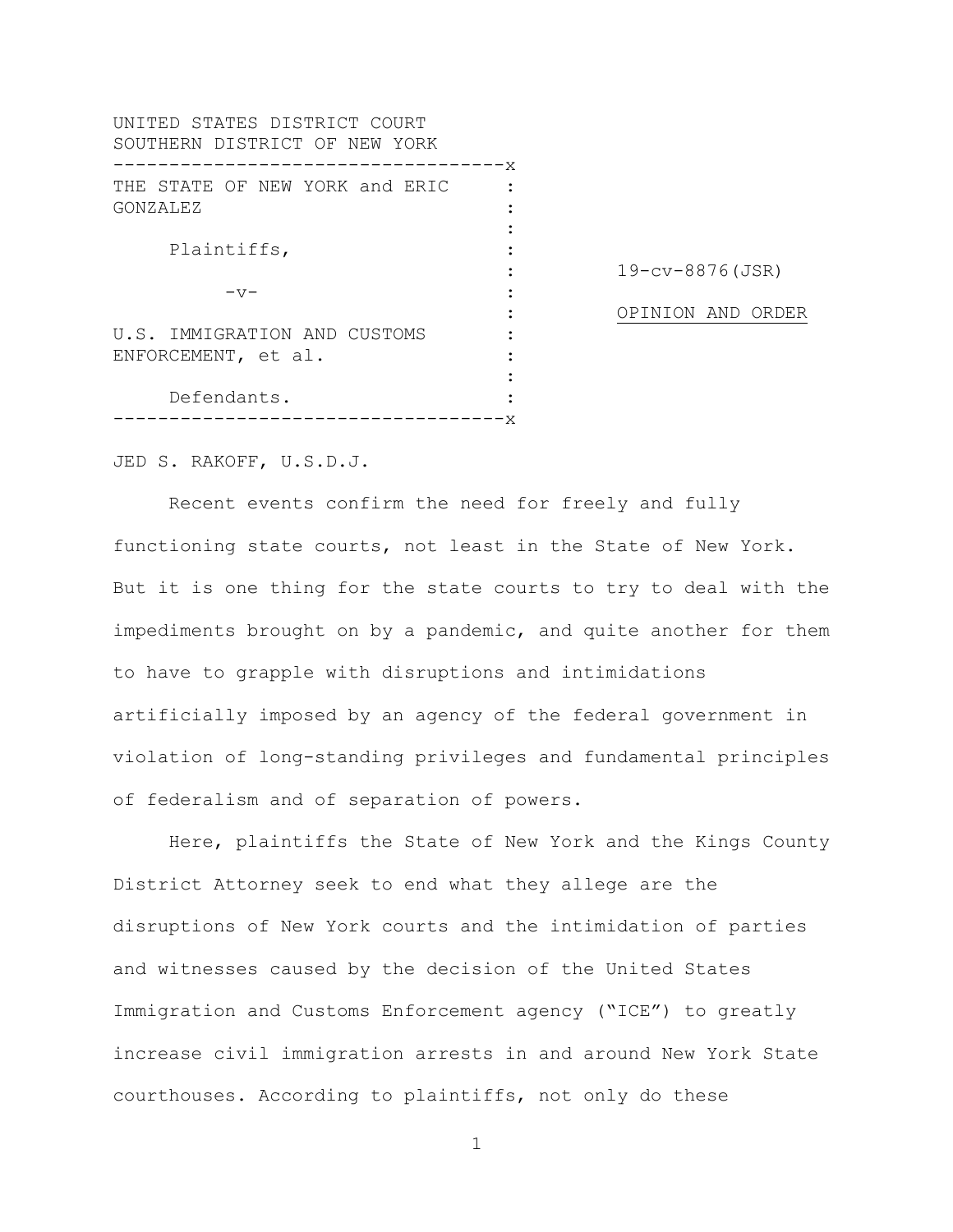immigration arrests make certain parties and witnesses fear coming to court, but the temporary chaos they create disrupts court proceedings and makes it impossible for judges to do their jobs effectively.

Accordingly, plaintiffs here seek injunctive and declaratory relief against ICE's current courthouse arrest policy as set forth in an ICE Directive issued in January 2018. In their first cause of action, plaintiffs argue that the policy exceeds ICE's authority under the Immigration and Nationality Act ("INA"), and is thus invalid under section  $706(2)(C)$  of the Administrative Procedure Act ("APA"). In their second cause of action, plaintiffs argue that the agency adopted this policy in an arbitrary and capricious manner, thereby violating section 706(2)(A) of the APA.

Following discovery and motion practice, the contending parties now cross-move for summary judgment on both of these claims. For the following reasons, the Court rules in plaintiffs' favor on both claims and grants the requested relief.

### **BACKGROUND**

In their complaint filed on September 25, 2019, plaintiffs the State of New York and the Kings County District Attorney sought injunctive and declaratory relief from ICE's policy of conducting civil immigration arrests of aliens at New York state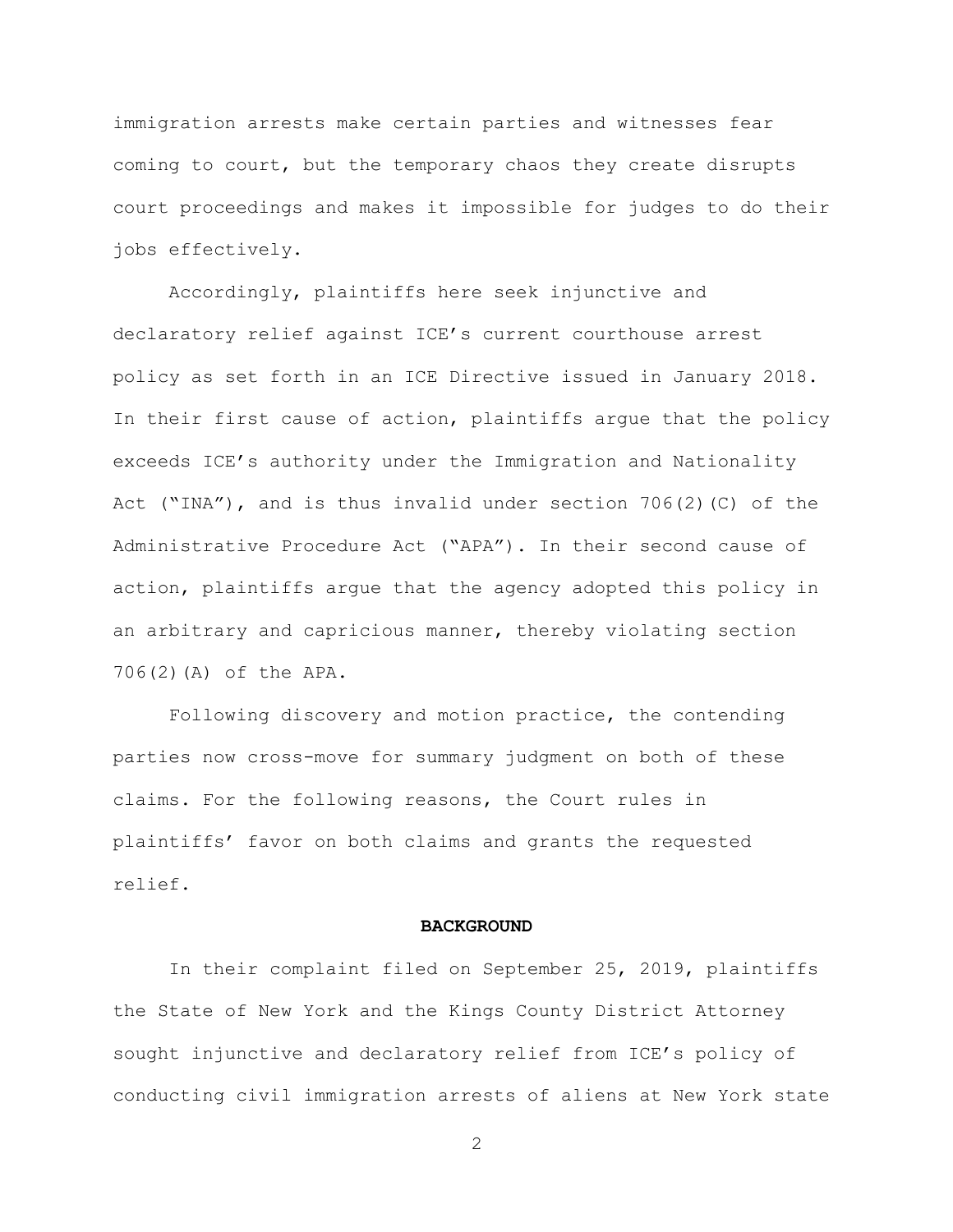courthouses. Compl., Prayer for Relief ¶¶ 2-5, ECF No. 1 (Sept. 25, 2019).1 Prior to 2017, ICE required its officers to avoid courthouse arrests except in very limited circumstances involving high-priority removal targets. In furtherance thereof, ICE, on March 19, 2014, issued its 2014 courthouse arrest guidance, declaring that "[e]nforcement actions at or near courthouses will only be undertaken against Priority 1 aliens," Ex.  $46,^2$  AR 76,<sup>3</sup> a term narrowly defined in an earlier memorandum issued by ICE's parent, the Department of Homeland Security ("DHS"), as "[a]liens who pose a danger to national security or a risk to public safety," Ex. 48 at 1.4 Additionally, the 2014 courthouse arrest guidance did not permit courthouse arrests of

 $2$  Numbered exhibits refer to the exhibits to the Declaration of Matthew Colangelo in Support of Plaintiffs' Motion for Summary Judgment, ECF No. 91 (Mar. 13, 2020).

<sup>3</sup> AR citations refer to the administrative record filed at ECF Nos. 55 (Jan. 3, 2020) and 75 (Feb. 14, 2020).

<sup>&</sup>lt;sup>1</sup> The complaint also named as defendants ICE's parent agency  $$ the United States Department of Homeland Security — as well as the heads of both agencies. Compl. ¶¶ 20-22.

<sup>4</sup> The Priority 1 category was further specified to include "aliens engaged in or suspected of terrorism or espionage, or who otherwise pose a danger to national security"; "aliens" convicted of crimes, with a particular emphasis on violent criminals, felons, and repeat offenders"; "aliens not younger than 16 years of age who participated in organized criminal gangs"; "aliens subject to outstanding criminal warrants"; and "aliens who otherwise pose a serious risk to public safety." Id. at 1-2.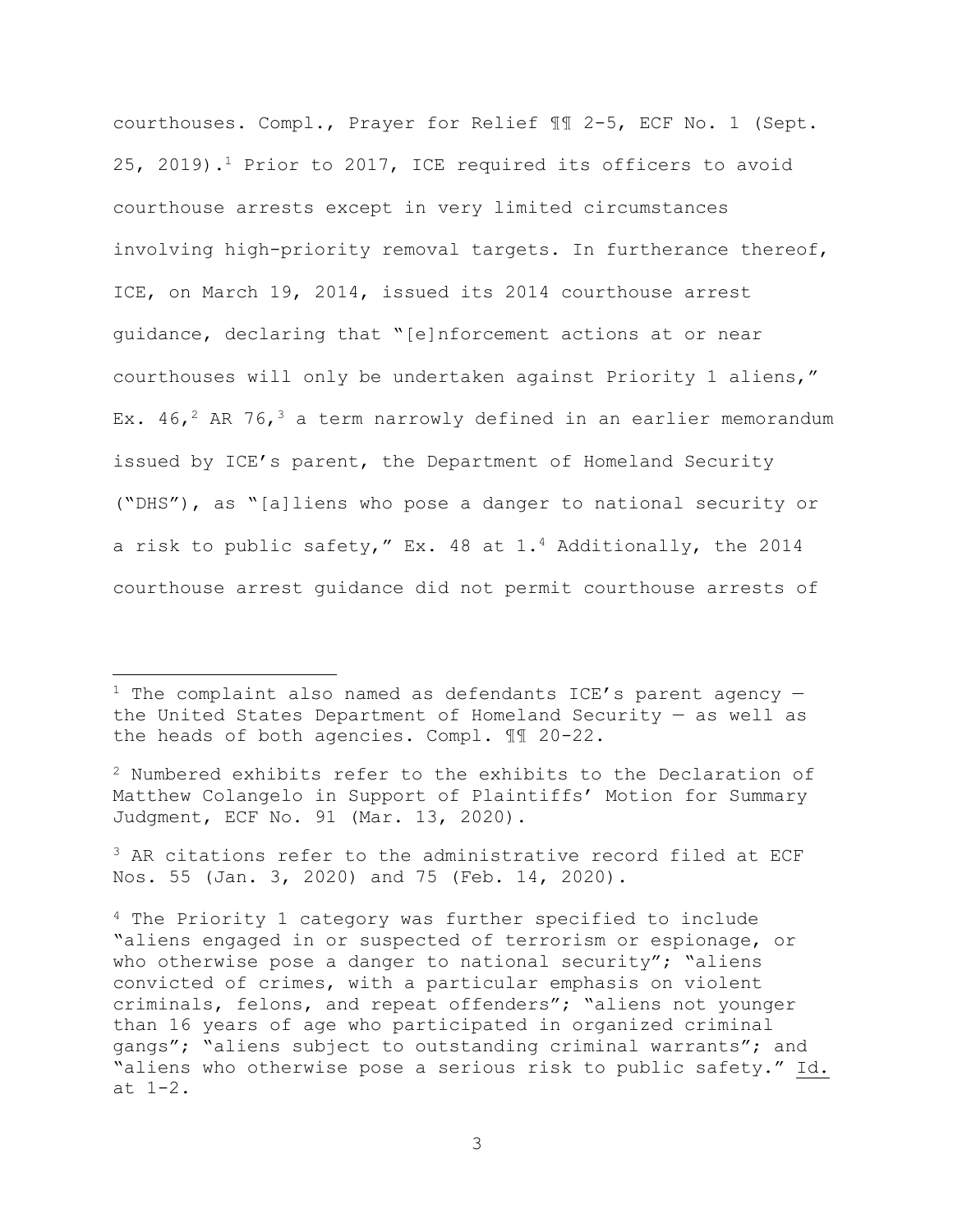"individuals who may be 'collaterally' present, such as family members or friends who may accompany the target alien to court appearances or functions." AR 76.5 In January 2015, ICE promulgated its 2015 courthouse arrest guidance, slightly revising but not materially expanding the categories of aliens subject to courthouse arrest. AR 171.<sup>6</sup>

All of this significantly changed after the new federal administration took office in 2017. To begin with, President Trump, only five days after taking office, issued Executive Order No. 13,768 (the "Executive Order"), Enhancing Public Safety in the Interior of the United States, 82 Fed. Reg. 8799 (Jan. 25, 2017), AR 71-75. The Executive Order, though not

<sup>6</sup> Specifically, the 2015 courthouse arrest guidance directed that immigration arrests "at or near" courthouses "only be undertaken against" Priority  $1(a)$ ,  $1(c)$ ,  $1(d)$ , and  $1(e)$  aliens, categories defined as, respectively, "(a) aliens engaged in or suspected of terrorism or espionage, or who otherwise pose a danger to national security;" "(c) aliens convicted of an offense for which an element was active participation in a criminal street gang;" "(d) aliens convicted of an offense classified as a felony in the convicting jurisdiction, other than a state or local offense for which an essential element was the alien's immigration history;" and "(e) aliens convicted of an 'aggravated felon[y]' as defined in section 101(a)(43) of the Immigration and Nationality Act at the time of the conviction." Id.

<sup>5</sup> Whether even the very limited and circumscribed arrest policy embodied in ICE's 2014 guidance violated the law is a question this Court need not address. As a practical matter, it was unlikely to raise a threat of the disruptions and interruptions that the present policy presents.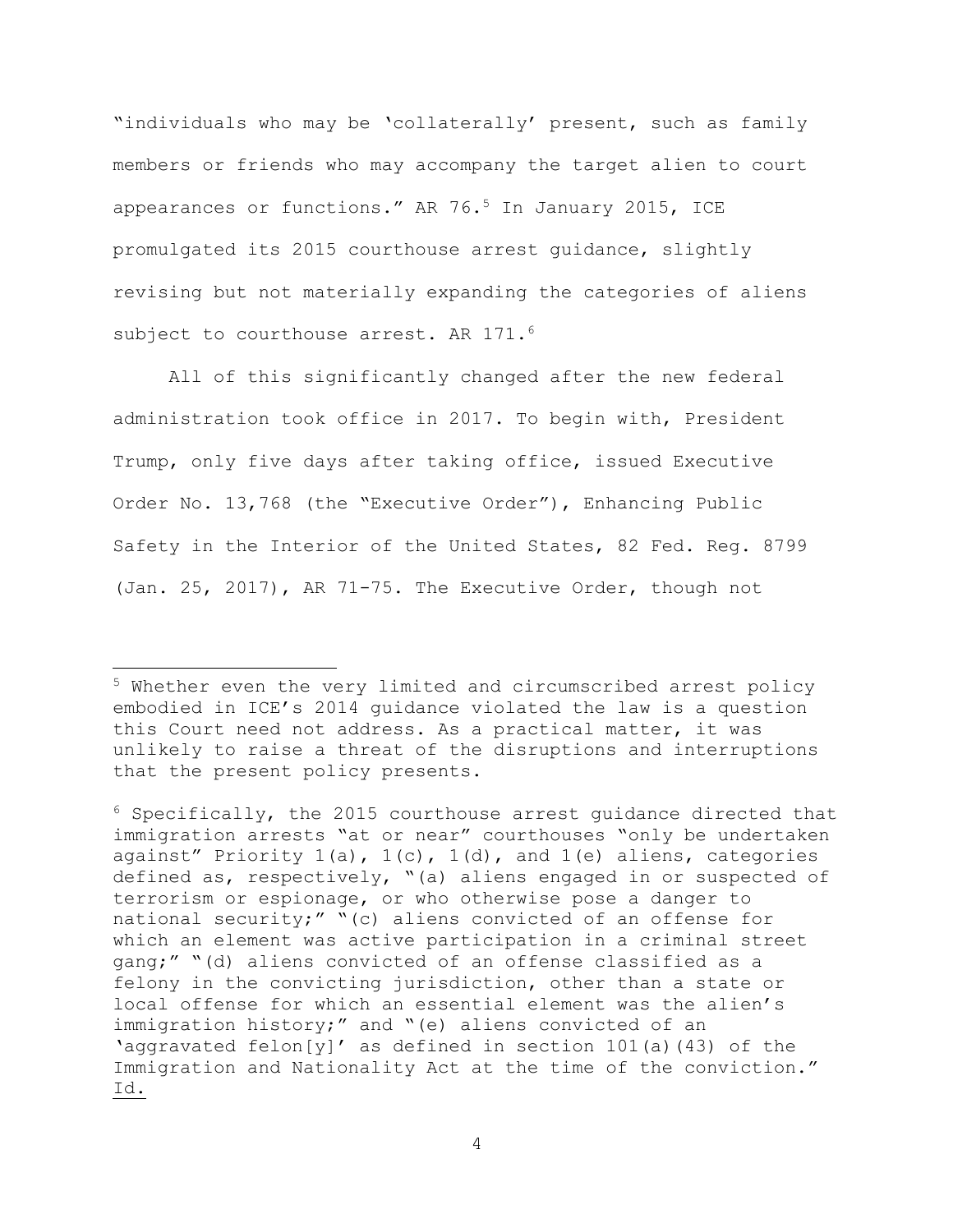specifically addressed to courthouse arrests, directed DHS to prioritize immigration enforcement against broader categories of aliens than those named in prior policies.<sup>7</sup> Very shortly thereafter, in February 2017, then-DHS Secretary John Kelly issued a memorandum (the "2017 Implementing Memo"), AR 91-96, that, once again in general terms, sought to implement the Executive Order by rescinding the earlier guidance on immigration enforcement priorities and providing that "the Department no longer will exempt classes or categories of removable aliens from potential enforcement." AR 92.

Although neither the Executive Order nor the Implementing Memo expressly addressed courthouse arrests, the parties here agree that ICE officers understood the Executive Order in particular, and the 2017 Implementing Memo as well, to effectively remove the earlier limitations on courthouse arrests and mandate broader enforcement in and around state courthouses.

 $7$  The Executive Order named as priorities for removal any noncitizens who "(a) [h]ave been convicted of any criminal offense"; "(b) [h]ave been charged with any criminal offense, where such charge has not been resolved"; "(c) [h]ave committed acts that constitute a chargeable criminal offense";  $" (d)$  [h]ave engaged in fraud or willful misrepresentation in connection with any official matter or application before a governmental agency"; "(e) [h]ave abused any program related to receipt of public benefits"; "(f) [a]re subject to a final order of removal, but who have not complied with their legal obligation to depart the United States"; or "(g) [i]n the judgment of an immigration officer, otherwise pose a risk to public safety or national security." AR 72.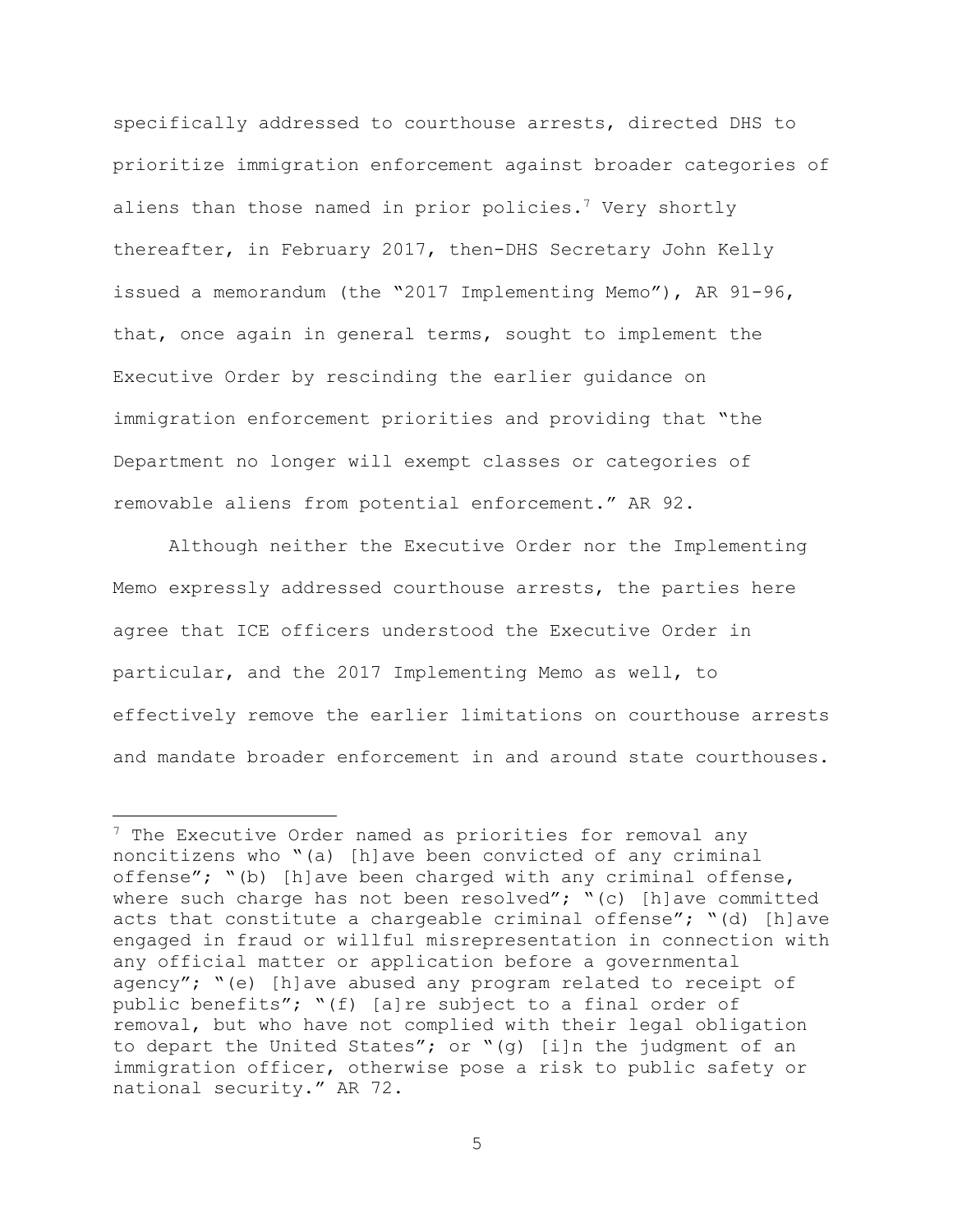See, e.g., Ex. 29 at Tr. 127:15-129:14; Ex. 38 at Tr. 217:6-14; Ex. 41 Tr. at 108:3-15. The result was a great increase in courthouse arrests, including (as detailed below) in New York State.

About a year later, on January 10, 2018, ICE promulgated Directive No. 11072.1 (the "Directive"). Ex. 53. The Directive largely codified and regularized the change in courthouse arrest policy that was already being implemented by ICE agents. Specifically, the Directive expressly allowed ICE officers to arrest in and around courthouses a much broader sweep of aliens, including, inter alia, "aliens who have been ordered removed from the United States but have failed to depart, and aliens who have re-entered the country illegally after being removed." Id. ¶ 2. While the Directive further provided that "family members or friends accompanying the target alien to court appearances or serving as a witness in a proceeding" should not be arrested absent "special circumstances," it left the determination of whether such circumstances exist to the case-by-case judgment of individual ICE officers. Id.<sup>8</sup>

<sup>&</sup>lt;sup>8</sup> The Directive also instructed ICE agents to generally avoid enforcement actions in family court, small claims court, and similar courts, and further directed that arrests "should, to the extent practicable, continue to take place in non-public areas of the courthouse." Id.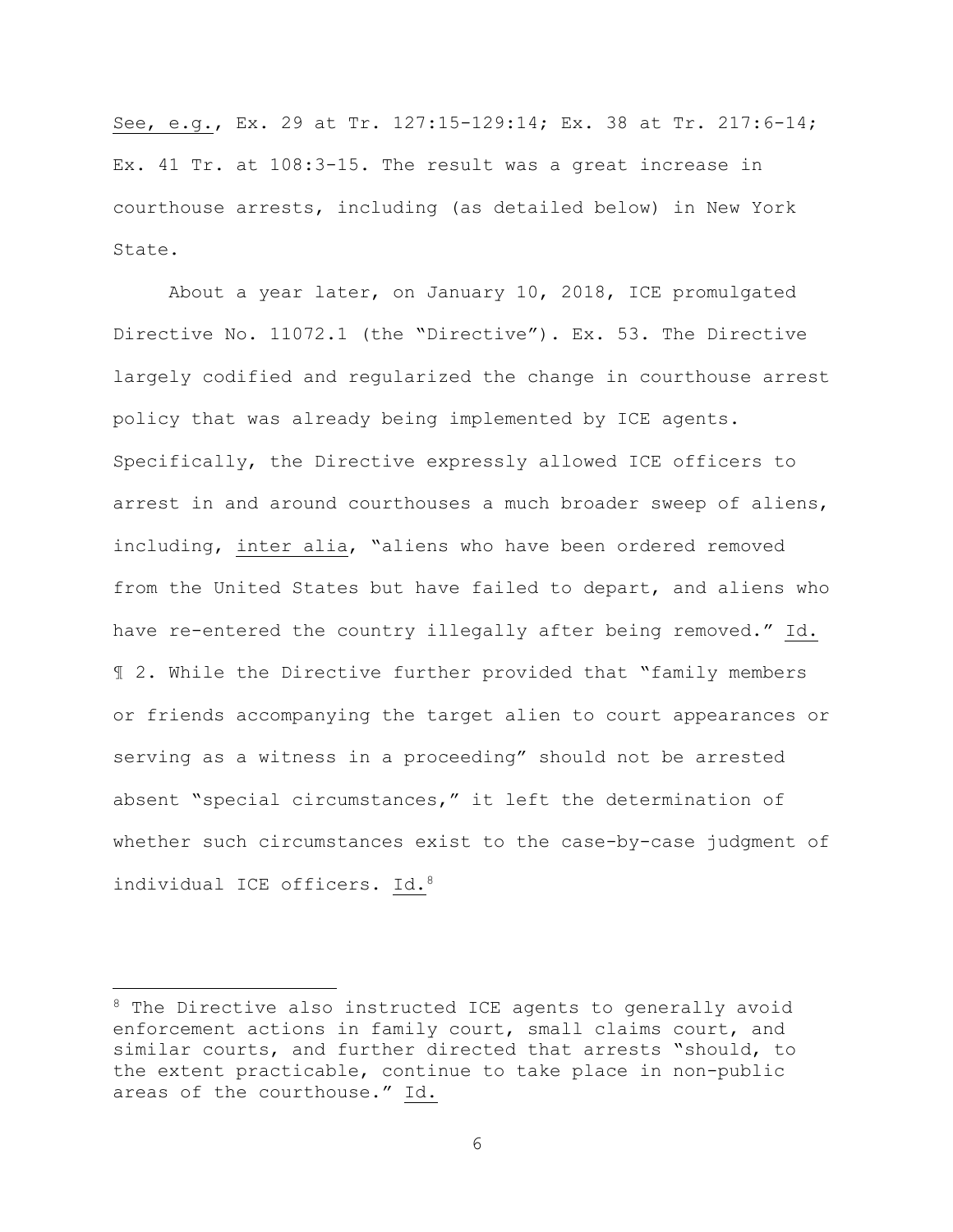Even before the Directive was issued, however, the number of civil immigration arrests undertaken in and around New York State courthouses greatly increased as a result of ICE's interpretation of the 2017 Executive Order. Based on extensive arrest records produced by defendants,  $9$  plaintiffs calculate that, while ICE conducted 20 enforcement actions at or near New York state courthouses in 2015 and 28 in 2016, this increased to 161 in 2017, 107 in 2018, and 173 in 2019.10 Ex. 42 ¶ 13. The striking increase from 2016 to 2017 further confirms that ICE effectively expanded its courthouse arrest policy in early 2017 in response to the Executive Order (and the 2017 Implementing Memo), and that the Directive, promulgated in 2018, simply memorialized the policy and practices that had already been put in place the preceding year.

<sup>9</sup> These records include I-213 arrest reports and ICE Field Operation Worksheets, as well as Unusual Occurrence Reports produced by the New York state courts. Ex. 42 ¶¶ 4, 9; see also Onozawa Decl. ¶ 27, ECF No. 100 (Apr. 20, 2020).

 $10$  There is no disagreement among the parties that ICE's enforcement activity in and near New York State courthouses increased greatly between 2016 (and before) and 2017 (and after). Defendants calculate somewhat different numbers — from 52 immigration arrests in 2015 and 39 in 2016 to 139 in 2017, 228 in 2018, and 247 in 2019, Onozawa Decl. ¶¶ 27-28 — owing to a different definition of the term "near" a courthouse, as well as disagreements over which documents to include in the calculation, among other discrepancies. Id. But this minor factual dispute between the parties is not relevant to any legal issue here involved.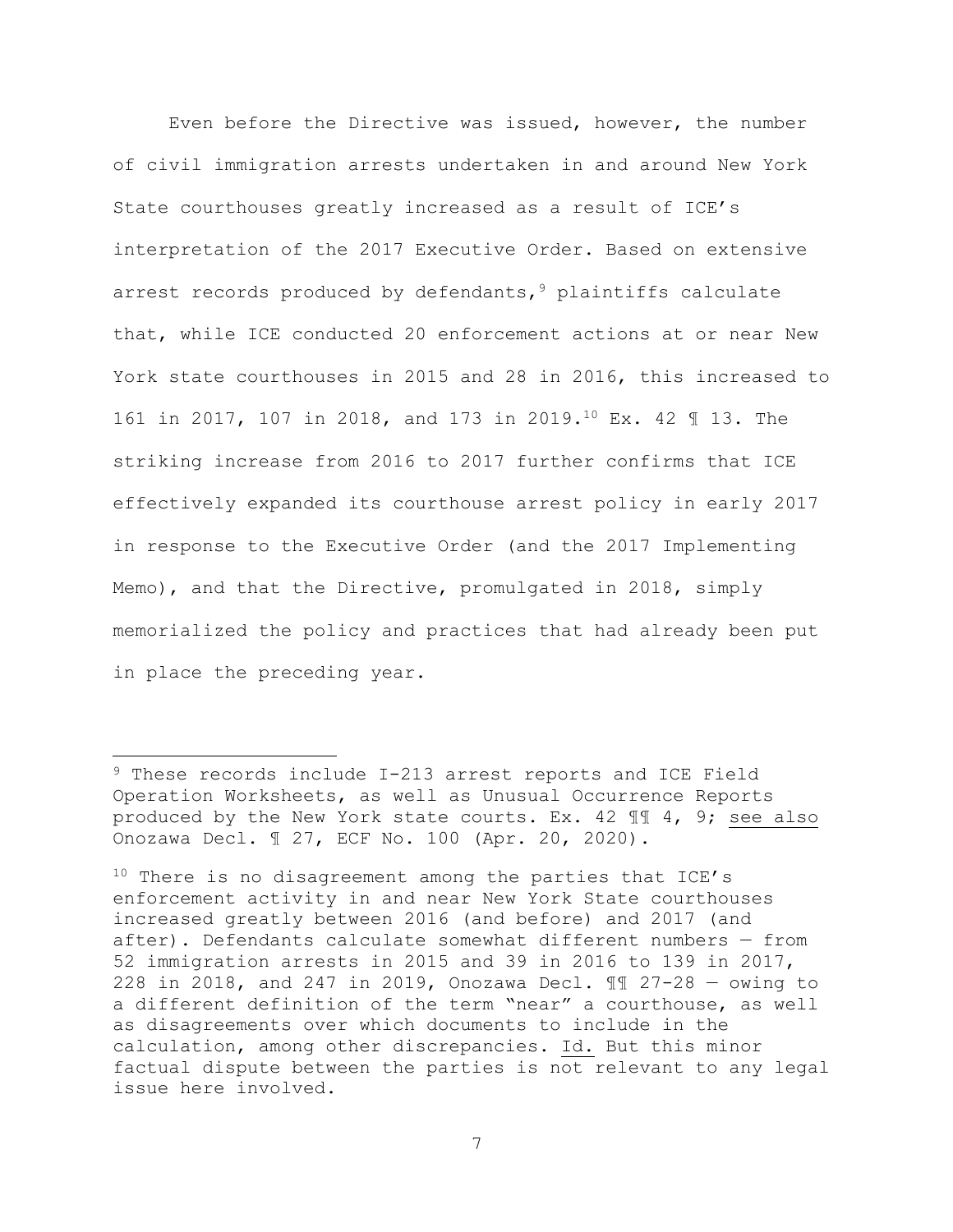Plaintiffs here have offered substantial evidence that ICE's decision to expand its courthouse arrest authority impacted litigants and courts in the State of New York even beyond what the numbers themselves might suggest. Evidence proffered by the plaintiffs indicates that substantial numbers of non-citizen litigants, even those who were not themselves subject to these actions, now feared any kind of participation in the legal system, including reporting domestic violence, e.g., Ex. 1 ¶¶ 6-8; Ex. 15 ¶¶ 4-11, litigating family court actions, Ex. 1  $\mathbb{I}$  9; Ex. 3  $\mathbb{I}$  5-7, and pursuing meritorious defenses to criminal charges, Ex. 7 ¶ 7. And in criminal cases, alien victims and witnesses expressed concern about coming forward for fear of arrest. E.g., Ex. 2 ¶ 13; Ex. 32 at Tr. 72:7-24; Ex. 43 at Tr. 48:6-25; see also, e.g., Amicus Br. of Immigrant Defense Project et al., ECF No. 82 (Mar. 13, 2020) at 6-7 (providing examples of ICE agents using force against aliens in and around courthouses).

Plaintiffs have also submitted substantial evidence indicating that these arrests, in addition to their impact on litigants, undermined the orderly functioning of New York courts themselves. Because ICE arrested aliens as they were entering court for scheduled proceedings, e.g., Ex. 28 at Tr. 55:9-15; Ex. 39 at Tr.  $41:17-42:9$ ; Ex. 59 at 84, the agency forced courts to adjourn proceedings at the last minute, wasting scarce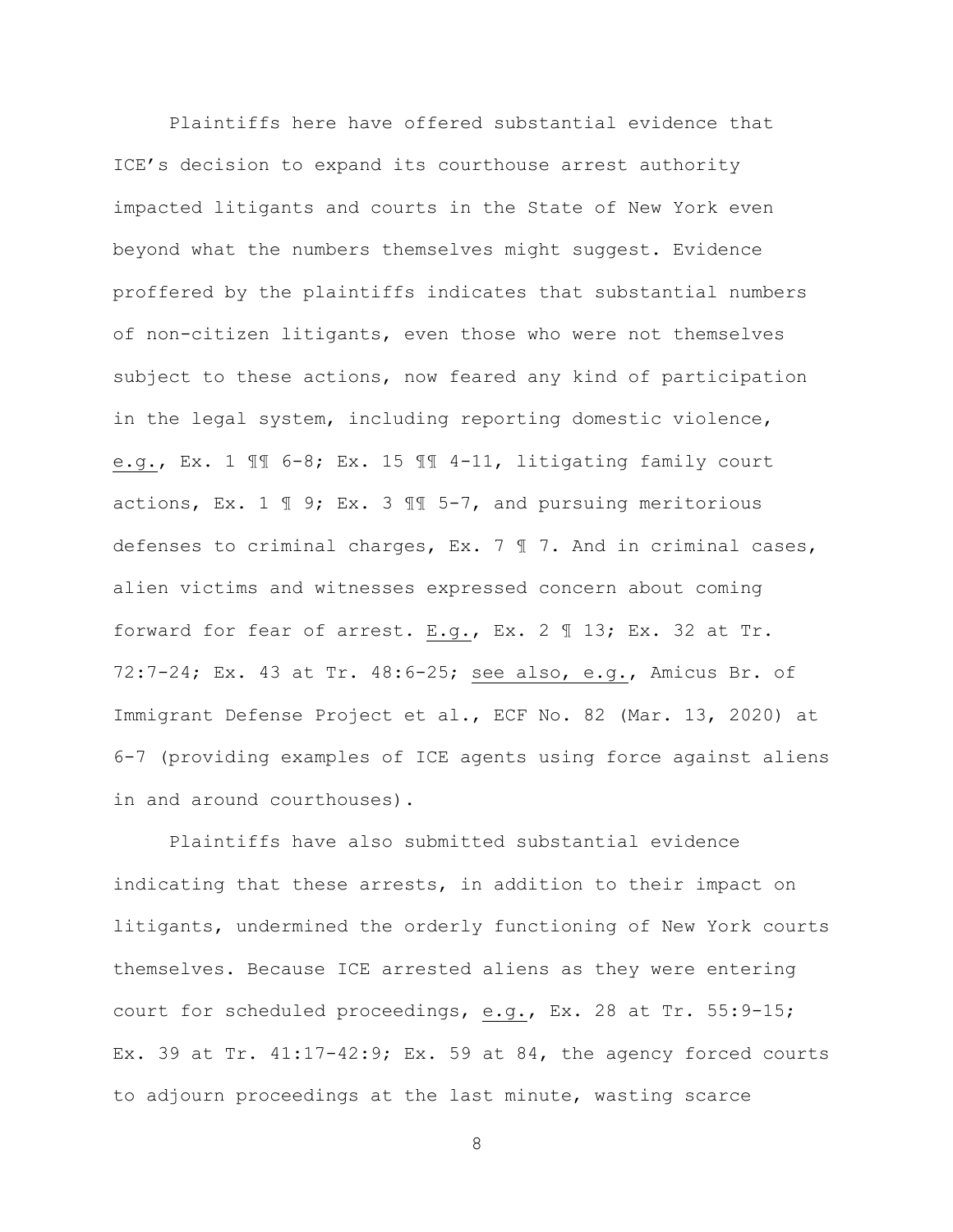judicial time and resources, see e.g., Ex. 32 at Tr. 38:10-14. Similar results occurred when ICE failed to produce a criminal defendant for a scheduled conference. Ex. 43 at Tr. 77:22-80:9. Even worse were those occasions when ICE conducted an arrest in the courthouse itself, resulting in "complete chaos," id. Tr. at 73:17 (testimony of a Brooklyn assistant district attorney), as well as physical damage, Ex. 59 at 14. Finally, ICE further undermined the interests of justice by arresting and deporting criminal defendants who were appearing in court in connection with their own cases, thereby ensuring that these defendants never faced justice for their crimes. E.g., Ex. 32 at Tr. 18:16- 21:25, 32:7-16, 36:3-39:25; Ex. 104. See generally Amicus Br. of States, ECF No. 86 (Mar. 13, 2020); Amicus Br. of N.Y.C. Bar Ass'n, ECF No. 87 (Mar. 13, 2020).<sup>11</sup>

Defendants, however, dispute many of the foregoing characterizations. See, e.g., Defs.' Counter Statement to Pls.' Rule 56.1 Statement ¶¶ 139, 146, 185, 216-79, ECF No. 99 (Apr. 20 2020). Although the Court is persuaded, upon careful review of the record, that ICE's courthouse arrest policy has generated substantially the harms that plaintiffs claim and that

<sup>11</sup> New York's Office of Court Administration has implemented policies to try to mitigate the negative impacts of ICE's activities in and around state courthouses, but these policies have not entirely succeeded. See Amicus Br. of Former Judges at 2-5, ECF No. 83 (Mar. 13, 2020).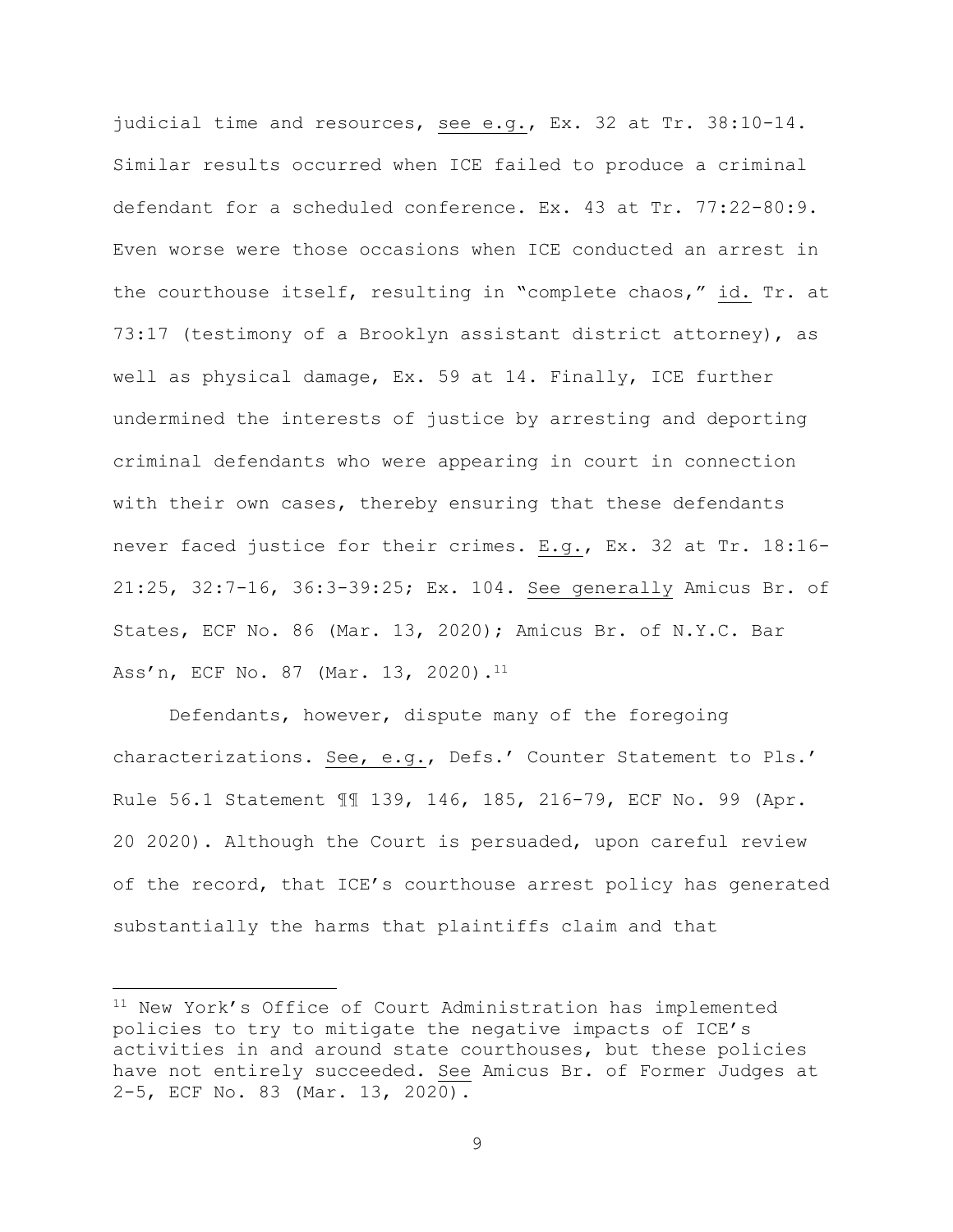defendants have not raised genuine disputes in these respects, nevertheless, the Court need not, and does not, reach these factual contentions. This is because the questions in the instant motion can be resolved as pure issues of law, the resolution of which does not depend on these facts. See New York v. U.S. Dep't of Health and Human Servs., 414 F. Supp. 3d 475, 516 (S.D.N.Y. 2019).

Specifically, as already noted, plaintiffs argue in their first cause of action, Compl. ¶¶ 121-29, that ICE's courthouse arrest policy as embodied in the Directive exceeds the agency's authority under the INA, because that statute incorporates a common law privilege against civil arrest of those present in courthouses, on courthouse grounds, or necessarily traveling to or from courthouses for scheduled proceedings. By conducting these arrests, plaintiffs argue, ICE therefore violates section 706(2)(C) of the APA. In their second cause of action, Compl.  $\mathbb{I}\mathbb{I}$ 130-134, plaintiffs argue that ICE's adoption of this policy beginning in 2017, and its codification a year later in the Directive, was arbitrary and capricious, in violation of section 706(2)(A) of the APA. The parties now cross-move for summary judgment on both of these claims.<sup>12</sup> It is these pure questions of law that the Court now decides.

 $12$  Plaintiffs also advance a third cause of action, arguing that ICE's policy unconstitutionally infringes on New York's state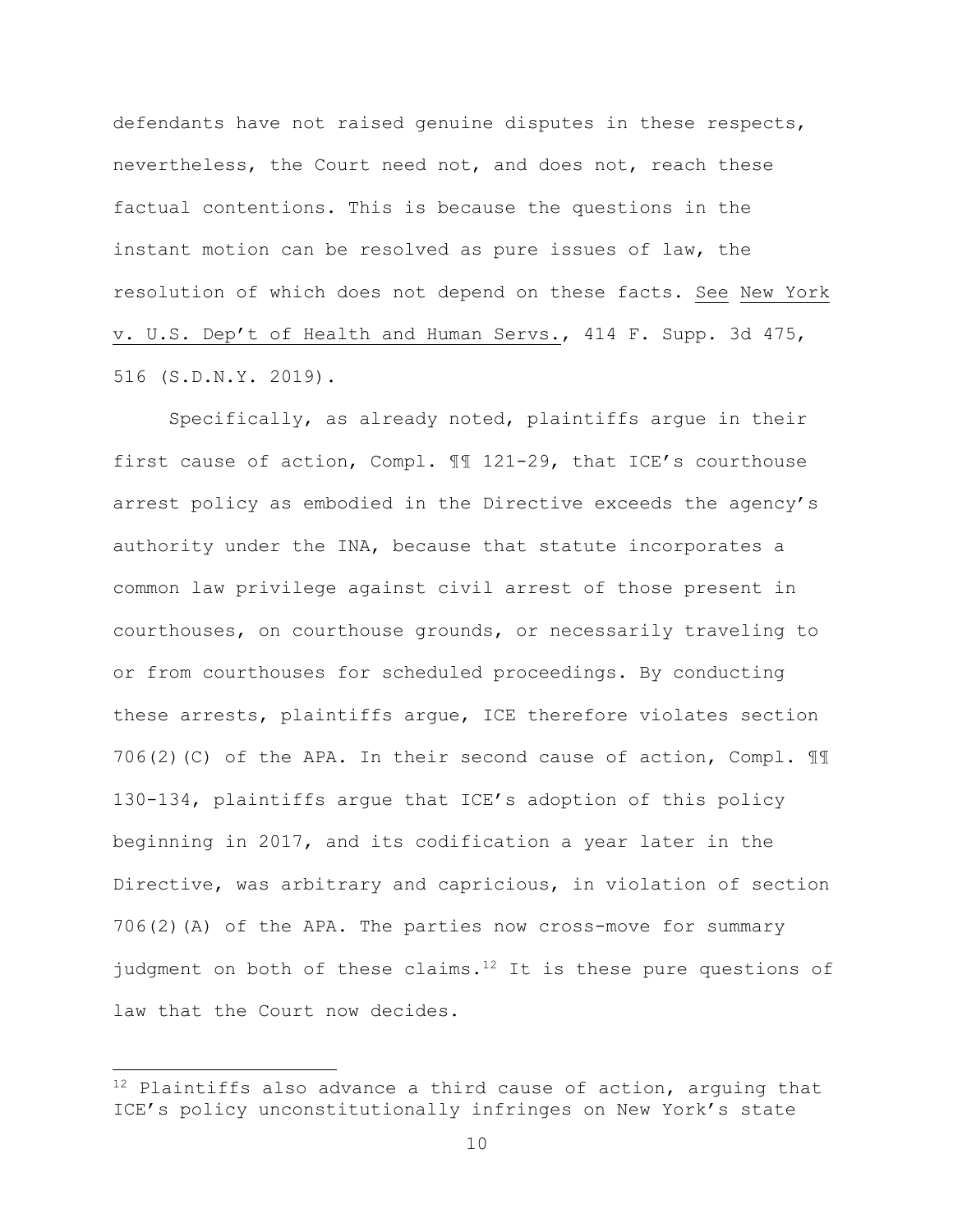#### **DISCUSSION**

#### **I. Count One**

The parties first cross-move for summary judgment on plaintiffs' first cause of action. Plaintiffs here argue that the Directive exceeds ICE's statutory authority because the INA incorporates the centuries-old common law privilege against courthouse civil arrest. See 5 U.S.C. § 706(2)(C). Defendants counter that there is no such privilege still extant, and that, alternatively, even if such privilege still exists, the INA preempts it.

The Court has already addressed this dispute at great length in its December 2019 Opinion and Order denying defendants' earlier motion to dismiss (the "Motion to Dismiss Opinion"), ECF No. 51 (Dec. 19, 2019), at 20-34, and hereby readopts that Opinion by reference. In brief, English courts from at least the late eighteenth century repeatedly recognized a common law privilege against civil arrest for anyone present on courthouse premises and grounds or necessarily coming and going to a court proceeding. E.g., Walpole v. Alexander (1782), 99 Eng. Rep. 530, 530-31; Meekins v. Smith (1791), 126 Eng. Rep.

sovereignty, in violation of the Tenth Amendment. Compl. ¶¶ 135- 42. Because the Court holds in plaintiffs' favor on the APA claims, and because each of those claims independently provides a basis for all of the relief plaintiffs here seek, the Court need not and does not reach the Tenth Amendment claim and treats it as having become moot.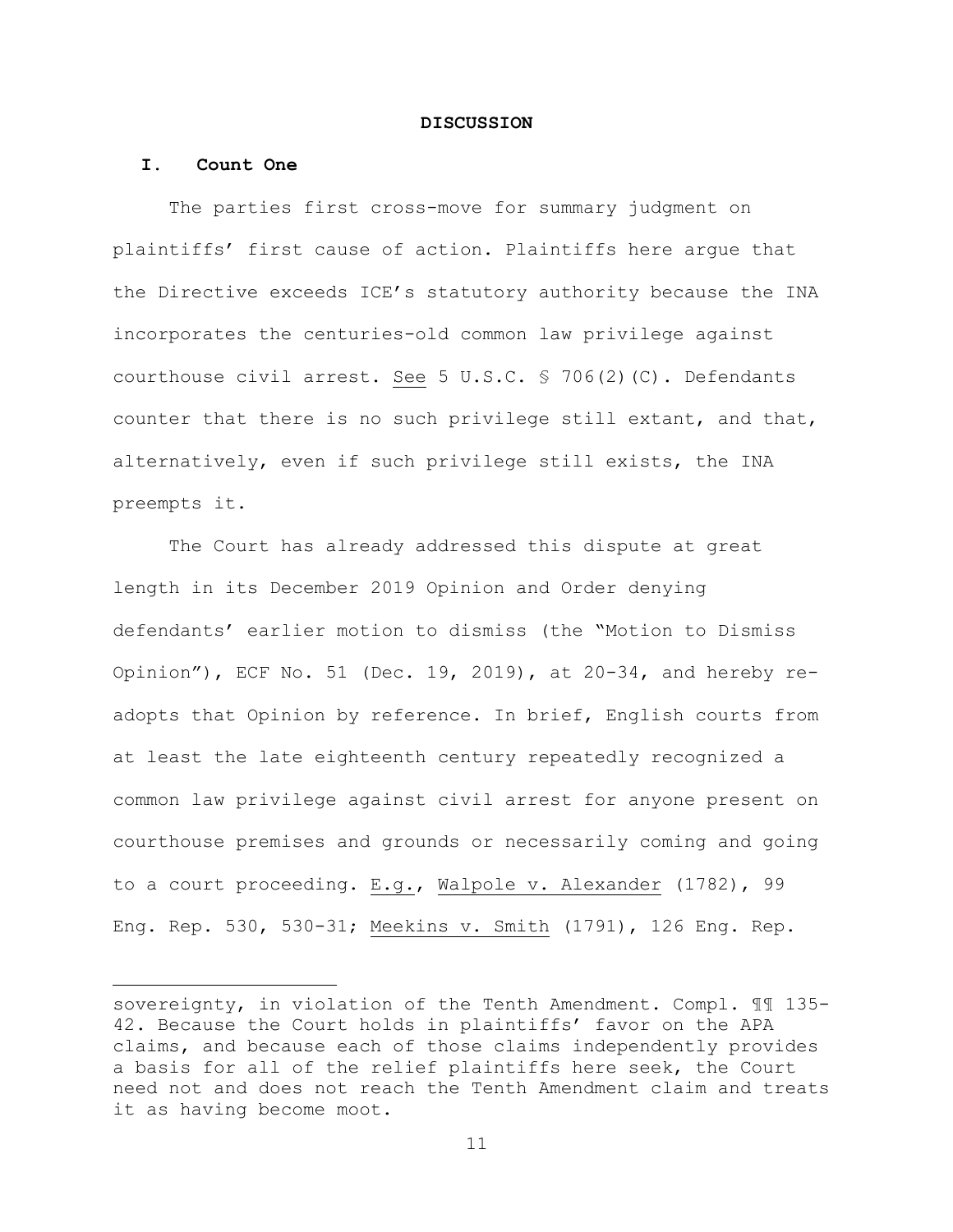363, 363; see also 3 William Blackstone, Commentaries on the Laws of England 289 (1768). During the nineteenth and early twentieth centuries, American courts, including those of New York State as well as the U.S. Supreme Court, confirmed that this privilege was part of our law as well. See Person v. Grier, 66 N.Y. 124, 125 (1876); Parker v. Marco, 136 N.Y. 585, 589 (1893); Stewart v. Ramsay, 242 U.S. 128, 129 (1916).

These decisions recognized two independently sufficient rationales supporting the privilege: first, to encourage parties and witnesses to attend court proceedings, e.g. Person, 66 N.Y. at 126, and, second, to enable courts to function properly, e.g. Parker, 136 N.Y. at 589.

As further detailed in the Court's Motion to Dismiss Opinion, although this privilege first arose at a time when civil arrest of the defendant was the means by which a plaintiff initiated a civil suit, by the era of Person, Parker, and Stewart, this practice had given way to more familiar forms of service of process. Yet rather than abandon the privilege, those courts found it to be so strong as to apply even to the far-less disruptive process service of the day. And now that immigration detention has arisen as a new, intrusive form of civil arrest, see I.N.S. v. Lopez-Mendoza, 468 U.S. 1032, 1038 (1984), it follows that the privilege applies in this context as well. Motion to Dismiss Opinion at 22-29.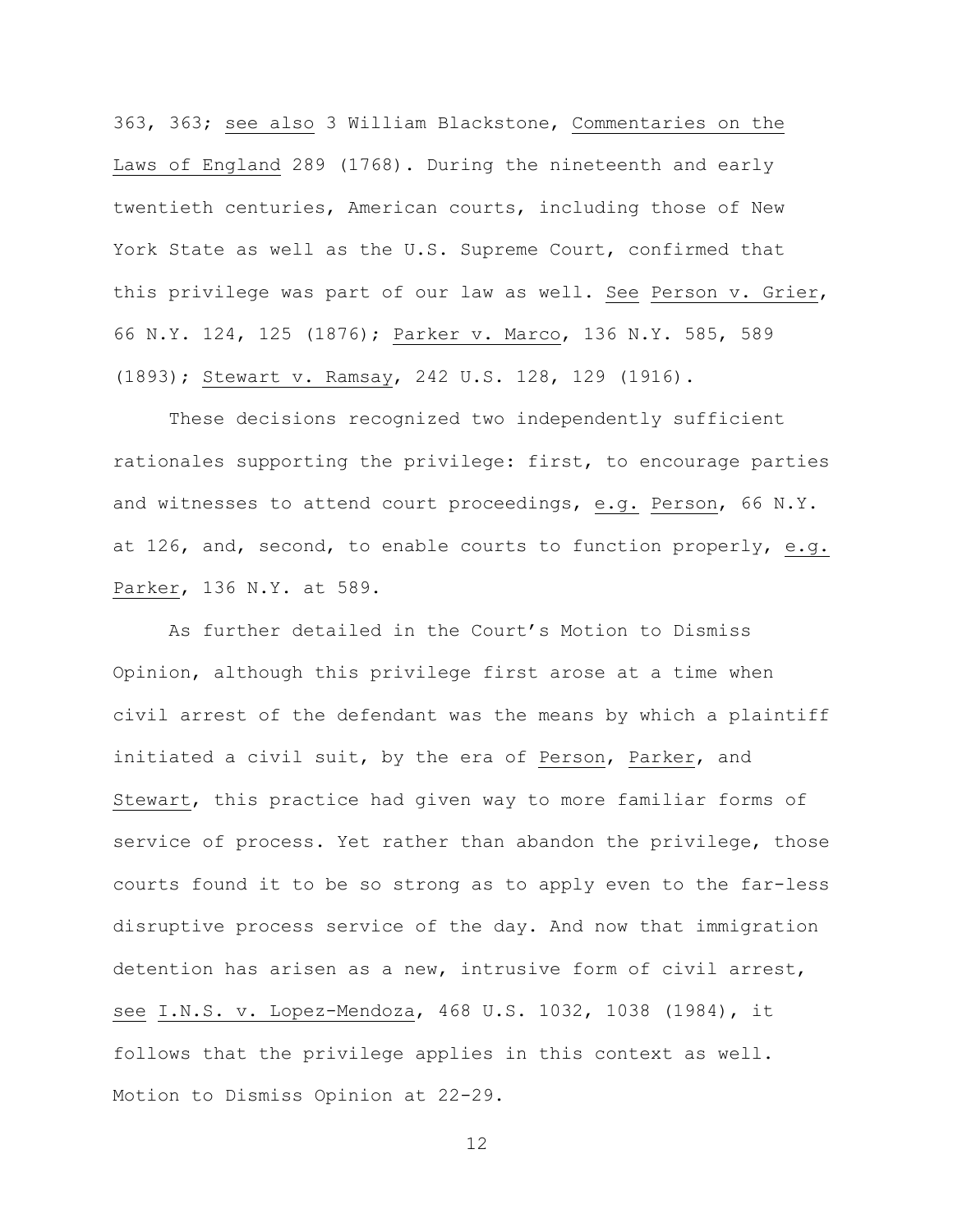This Court further held in the Motion to Dismiss Opinion that the statute governing ICE's arrest authority, the INA, incorporates this privilege into federal law. Motion to Dismiss Opinion at 29-34. The Court's reasoning, fully elaborated there, drew on the fundamental principle that courts should interpret a federal statute not to abrogate contrary state law unless Congress's intention to do so is "manifest" in the statute's language. City of Milwaukee v. Ill. and Mich., 451 U.S. 304, 316 (1981) (citing Rice v. Santa Fe Elevator Corp., 331 U.S. 218, 230 (1947)); see also Gregory v. Ashcroft, 501 U.S. 452, 460 (1991) (holding that courts should interpret federal statutes not to "alter the usual constitutional balance between the States and the Federal Government" unless the language of the statute is "unmistakably clear" to that effect) (internal quotation marks omitted).

As they did in their briefing on the motion to dismiss, defendants here again raise several arguments to the effect that the INA did not incorporate, but rather preempted, this privilege. But none persuades the Court to abandon its earlier conclusion. To begin with, defendants argue that the general presumption that federal statutes do not preempt the common law should not apply where, as here, there is some ambiguity as to the scope of the common law principle at issue. See United States v. Craft, 535 U.S. 274, 288 (2002) (explaining that the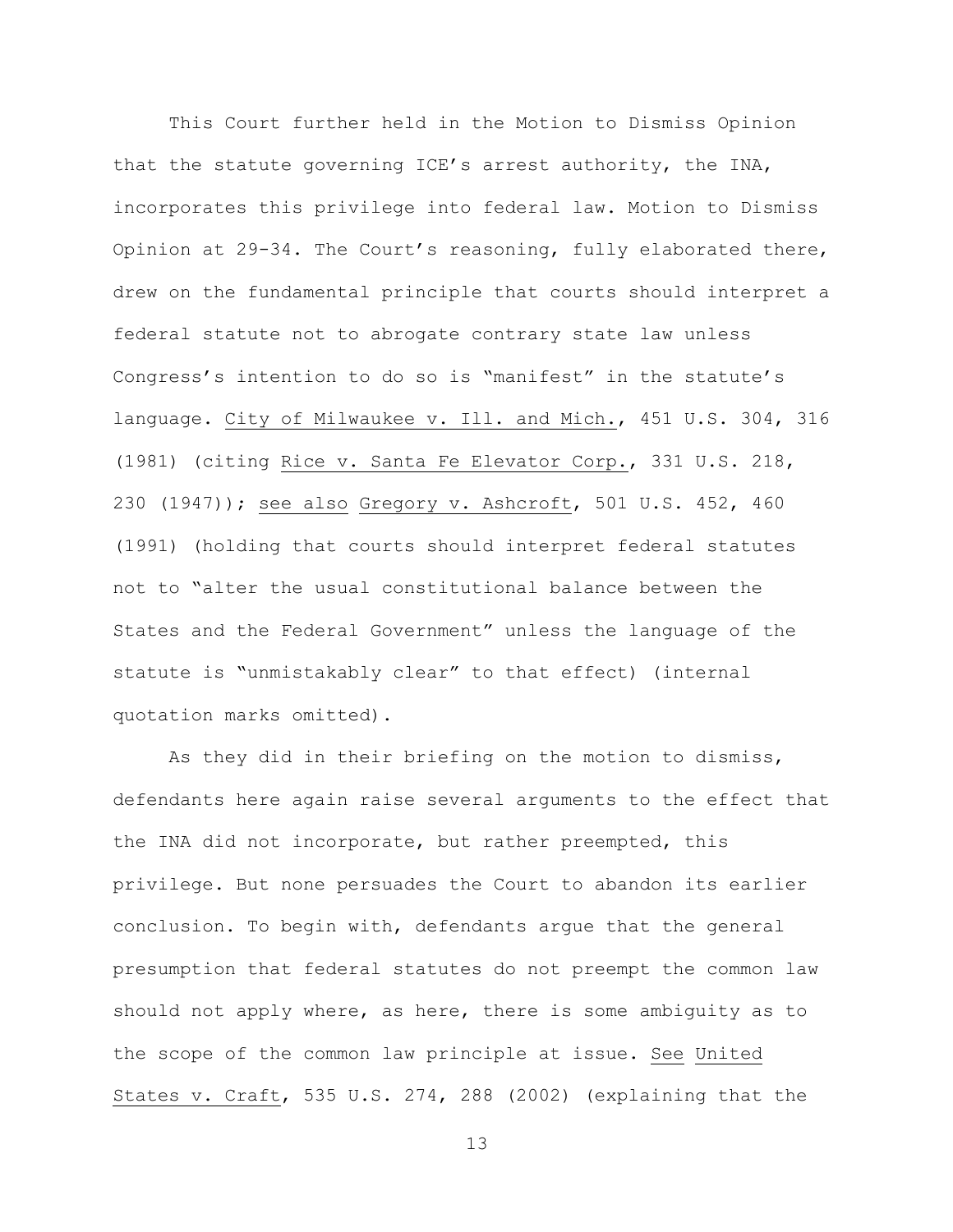"common-law rule" at issue there "was not so well established . . . that we must assume that Congress considered the impact of [a statute's] enactment on the question now before us"); cf. Pasquantino v. United States, 544 U.S. 349, 360 (2005) (holding that a federal wire fraud prosecution for evading foreign taxes did not derogate a common-law principle known as the "revenue rule" because no revenue rule cases at the time of the enactment of the federal statute had "held or clearly implied that the revenue rule barred the United States from prosecuting a fraudulent scheme to evade foreign taxes").

Concededly, no cases at the time of the 1952 enactment of the relevant provision of the INA, 8 U.S.C. § 1226, had expressly held that the privilege applied in the exact context of civil immigration arrest. Rather, as outlined above, the cases in the preceding decades applied the privilege to protect against civil service of process on courthouse grounds and to those traveling to and from the courthouse. But this only proves plaintiffs' point: if courts of that era recognized this privilege as so fundamental as to apply to the relatively small burden of service of process, it follows that these courts would have held that the privilege applied even more strongly to civil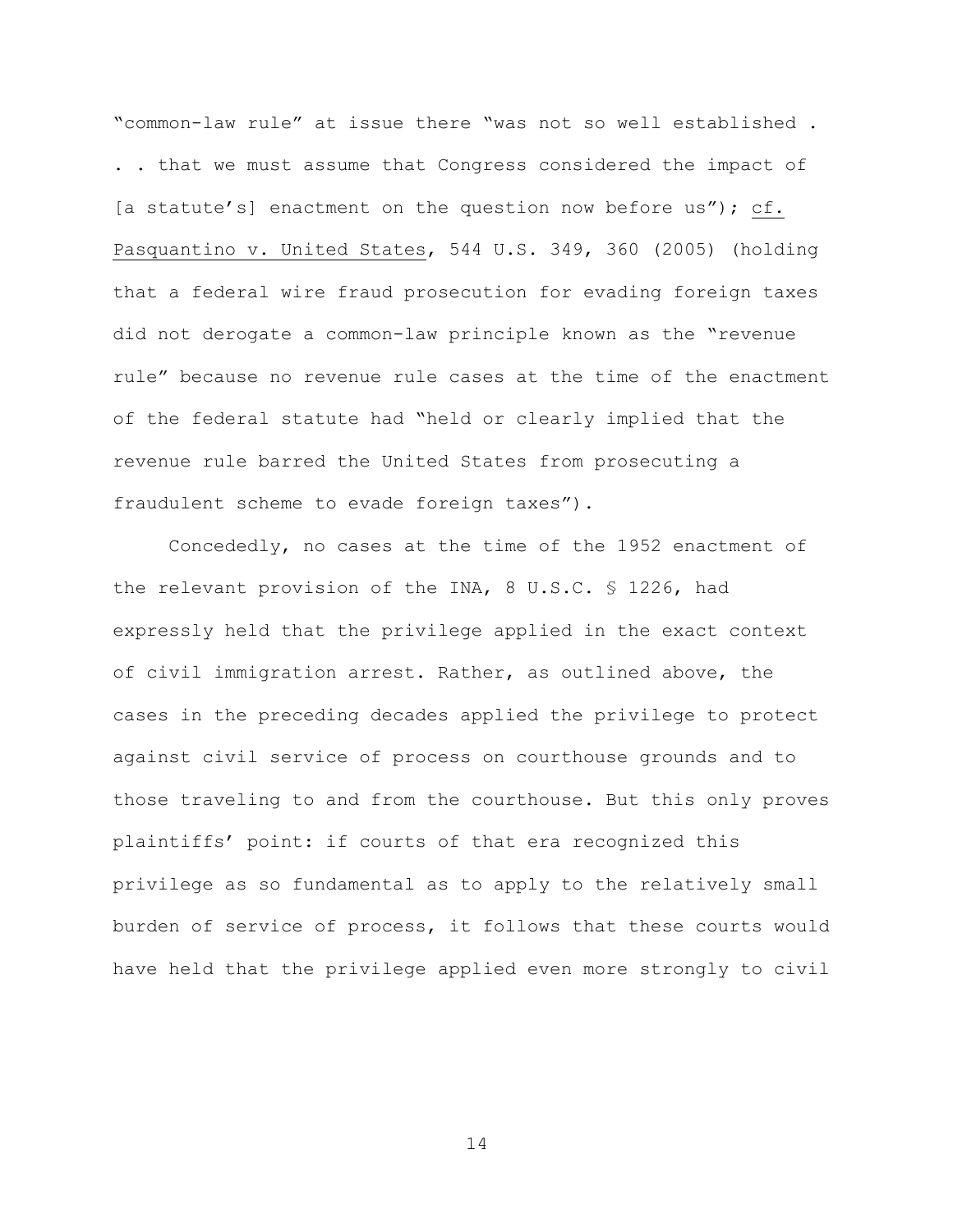immigration arrest and detention. The Congress in 1952 surely recognized as much.13

Next, defendants cite 8 U.S.C. § 1229(e), a provision of the INA that, in their view, demonstrates that Congress intended to abrogate the common law privilege in the context of immigration arrests. This section, read in conjunction with its cross-reference to 8 U.S.C. § 1367, essentially provides that, when "an enforcement action leading to a removal proceeding" takes place at a courthouse, and the arrested alien had been appearing in court in connection with specified types of proceedings including domestic violence and sexual assault, immigration officers may not use information provided by abusers to support an adverse determination of deportability. See 8 U.S.C. § 1229(e)(1) & (2)(B); id. § 1367; H.R. Rep. No. 190-233, at 120 (2005).

<sup>&</sup>lt;sup>13</sup> Defendants cite United States v. Green, 305 F. Supp. 125 (S.D.N.Y. 1969) as evidence that mid-twentieth century courts did not view the common law privilege so broadly. There, the court declined to apply this privilege to defendants who were served with a grand jury subpoena while present in court for a "preliminary examination" in a criminal matter. Id. at 127. But in that case, the process served upon these defendants at the courthouse was for a criminal proceeding, i.e., the defendants' alleged destruction of their draft cards in violation of 50 App. U.S.C.A. § 462(b)(3) (now codified at 50 U.S.C. § 3811(b)(3)). Green, therefore, does not implicate the courthouse civil arrest privilege at issue here.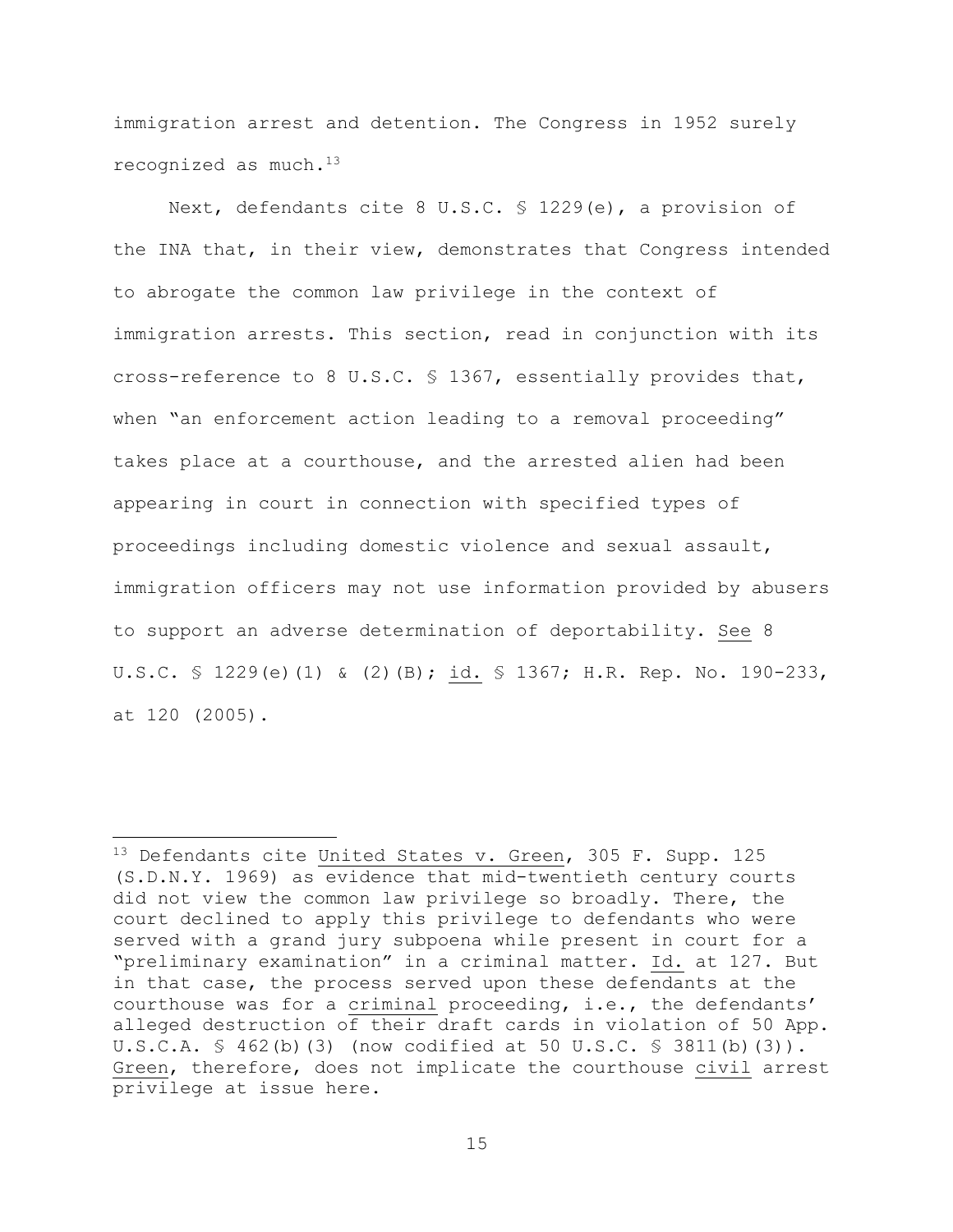Defendants raised an identical argument in their earlier motion to dismiss, see Defs.' Mem. of Law in Supp. of Mot. to Dismiss at 8, 23-24, ECF No. 26 (Oct. 23, 2019), and the Court still finds it unpersuasive, for two independent reasons. First, the legislative history that defendants cite does not establish that the enacting Congress contemplated civil immigration arrests of aliens occurring at courthouses. See H.R. Rep. 190- 233 at 120-21. The legislative history explains that the statute's restrictions on immigration officers using information provided by abusers applies at all stages of a removal proceeding, not just the initial arrest. Id. at 120. The statute's language about courthouse enforcement actions, therefore, does not necessarily refer to civil immigration arrest, but more likely refers to civil removal proceedings arising out of criminal arrests by state and local law enforcement, arrests which the common law privilege at issue would not cover.

Second, as Judge Talwani of the District of Massachusetts recently wrote in an opinion on this same issue, Congress added section 1229(e) to the INA in 2006, see Pub. L. No. 109-162, 119 Stat. 2960 (Jan. 5, 2006), over fifty years after the original passage of the INA. Ryan v. U.S. Immigration and Customs Enf't, 382 F. Supp. 3d 142, 158-59 (D. Mass. 2019). This is significant. Defendants read section 1229(e) as evidence, not of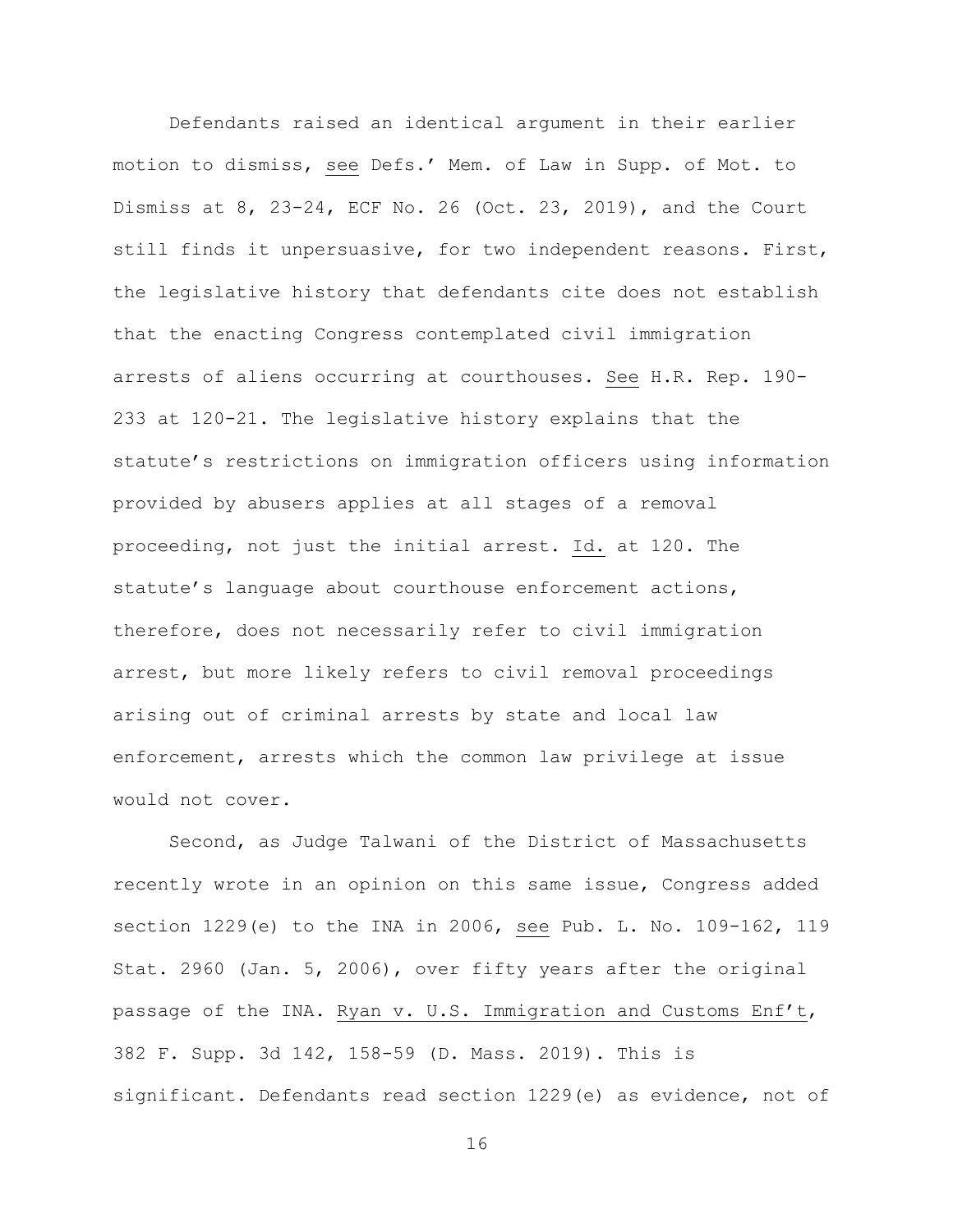what Congress intended in 2006, but as evidence of what Congress intended in 1952 when it enacted 8 U.S.C. § 1226, the provision of the INA that grants the executive branch broad authority to conduct immigration arrests. $14$  But Congress's views in 2006 are of little help to the Court in interpreting what Congress intended in 1952. See Ryan, 392 F. Supp. at 158 ("When a later statute is offered as an expression of how the Congress interpreted a statute passed by another Congress a half century before, such interpretation has very little, if any, significance.") (quoting Bilski v. Kappos, 561 U.S. 593, 645 (2010) (Stevens, J., concurring)).

Finally, defendants rely on a recent Second Circuit case not considered by the Court at the time of its Motion to Dismiss Opinion, United States v. Lett, 944 F.3d 467 (2d Cir. 2019). In Lett, the Second Circuit held that ICE could lawfully detain an alien charged with importing cocaine even after that alien had been granted bail in his federal criminal case under the Bail Reform Act. Id. at 469. Defendants read this case for the proposition that Congress granted ICE arrest authority so broad

 $14$  Even if defendants were to read this section as evidence that Congress in 2006 intended to abrogate the common law privilege, such an argument would be unavailing. As the Court previously explained, "it would be odd to view a provision meant to encourage aliens' attendance at court as evidence of Congressional intent to allow ICE to undermine that very objective." Motion to Dismiss Opinion at 34.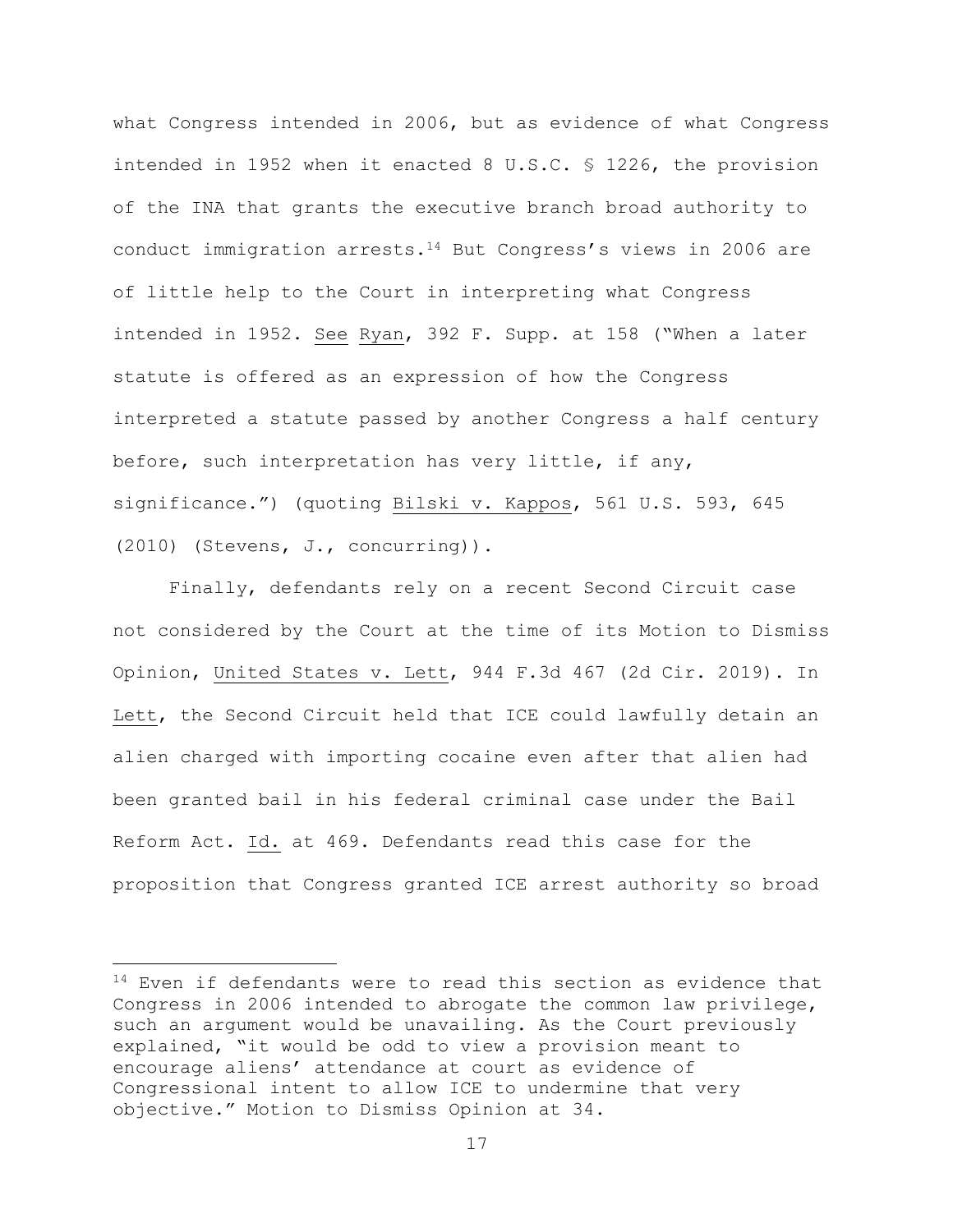as to override other laws to the contrary. This, in defendants' view, is further evidence that the INA preempts the common law civil arrest privilege in the context of immigration arrest. But Lett is inapposite. There, the court held that the Bail Reform Act and the INA "serve different purposes, govern separate adjudicatory proceedings, and provide independent statutory bases for detention." 944 F.3d at 470. There was, therefore, as the Second Circuit expressly found, "no conflict" between the statutes. Id. Here, however, there is a clear conflict  $-$  a conflict between the broad, generally-worded arrest authority of the INA and the narrow state common-law privilege against courthouse civil arrest. Lett gives the Court no guidance in resolving this conflict, leading the Court, again, to rely instead on the well-established principle against preemption of state common law.

Finding these and defendants' other arguments unpersuasive, the Court accordingly finds that the INA incorporates the state common-law privilege against civil immigration arrest for those present in New York state courthouses, or on courthouse grounds, or necessarily traveling to or from court proceedings, and therefore grants plaintiffs' motion for summary judgment on Count One.

# **II. Count Two**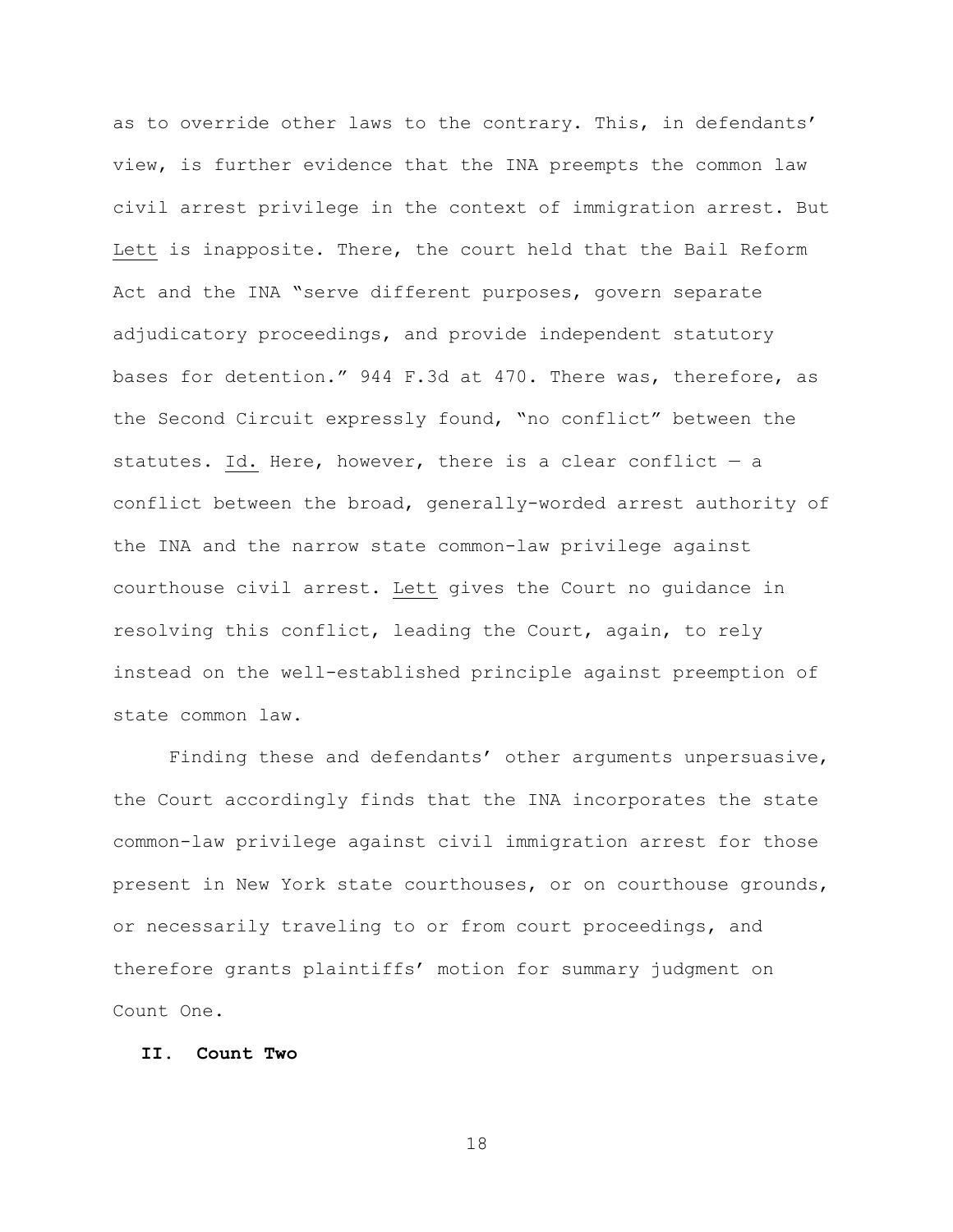Next, the parties cross-move for summary judgment on plaintiffs' second cause of action, their claim that ICE adopted its courthouse arrest policy in an arbitrary and capricious manner, in violation of section 706(2)(A) of the APA.

It is axiomatic that an agency must provide a reasoned explanation for a departure from its prior policy. Motor Vehicle Mfrs. Ass'n of U.S. v. State Farm Mut. Auto. Ins. Co., 463 U.S. 29 (1983); FCC v. Fox Television Stations, Inc., 556 U.S. 502 (2009). As explained above, ICE initially changed its courthouse arrest policy in 2017, when it greatly increased both the number and scope of courthouse arrests, purportedly in response to the January 25 Executive Order and the February 20 Implementing Memo. While neither the January 25 Executive Order nor the February 20 Implementing Memo says anything expressly about courthouse arrests, it is here undisputed that ICE officers interpreted the Executive Order in particular, along with the 2017 Implementing Memo, not only to remove the earlier limitations on courthouse arrests, but also effectively to mandate that they occur whenever necessary to ICE enforcement. See, e.g., Ex. 29 at Tr. 127:15-129:14; Ex. 38 at Tr. 217:6-14; Ex. 41 at Tr. 108:3-15. Accordingly, beginning in February 2017, the agency's policy was effectively that ICE officers had unfettered authority to arrest aliens on state courthouse grounds.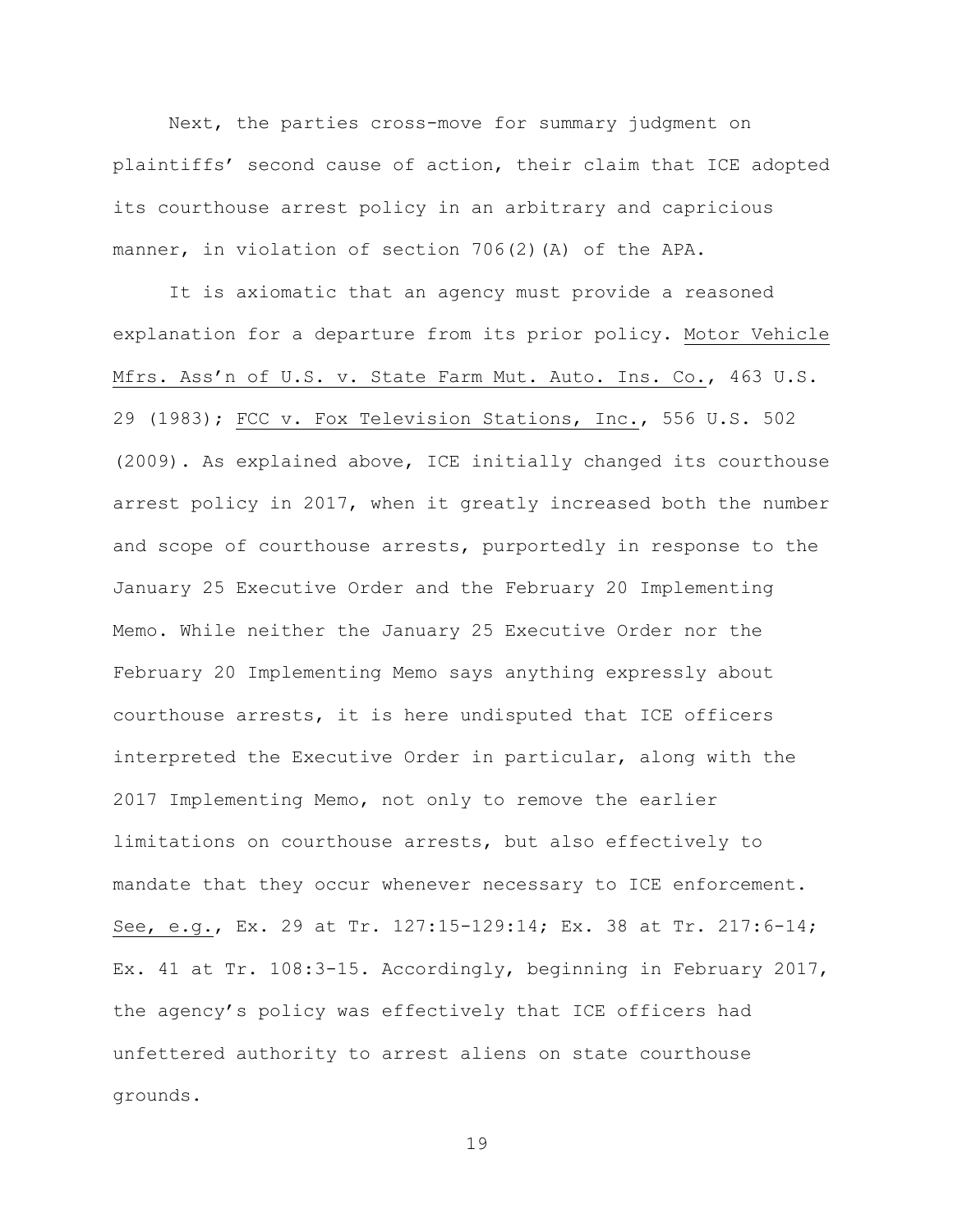This change was largely codified in the adoption of the Directive in January 2018. Ironically, in light of ICE agents' interpretation of the Executive Order and the 2017 Implementing Memo, the Directive represented a mild contraction of ICE's courthouse arrest authority, though nothing even close to a full return to the pre-2017 policy. For example, the Directive provides that ICE agents should not arrest "family members or friends accompanying the target alien to court appearances or serving in a witness in a proceeding" except in "special circumstances." Ex. 53 ¶ 2. The Directive also instructs ICE officers to avoid arrests in public areas of the courthouse and in areas dedicated to non-criminal proceedings.

But while the administrative record produced by defendants provides an explanation for this modest narrowing, it says nothing about the reasons for the broad change in post-2016 policy that the Directive largely adopts. Indeed, if anything, the documents in the record demonstrate some of the problems with ICE's unconstrained authority to conduct courthouse arrests throughout 2017. The administrative record contains, for example, several 2017 media reports about disruptive courthouse arrests conducted under the pre-Directive policy. AR 136-43; 144-45; 146-55. The administrative record also contains correspondence from 2017 between ICE and several state courts, see AR 134-35 (Chief Justice Tani Cantil-Sakauye, Supreme Court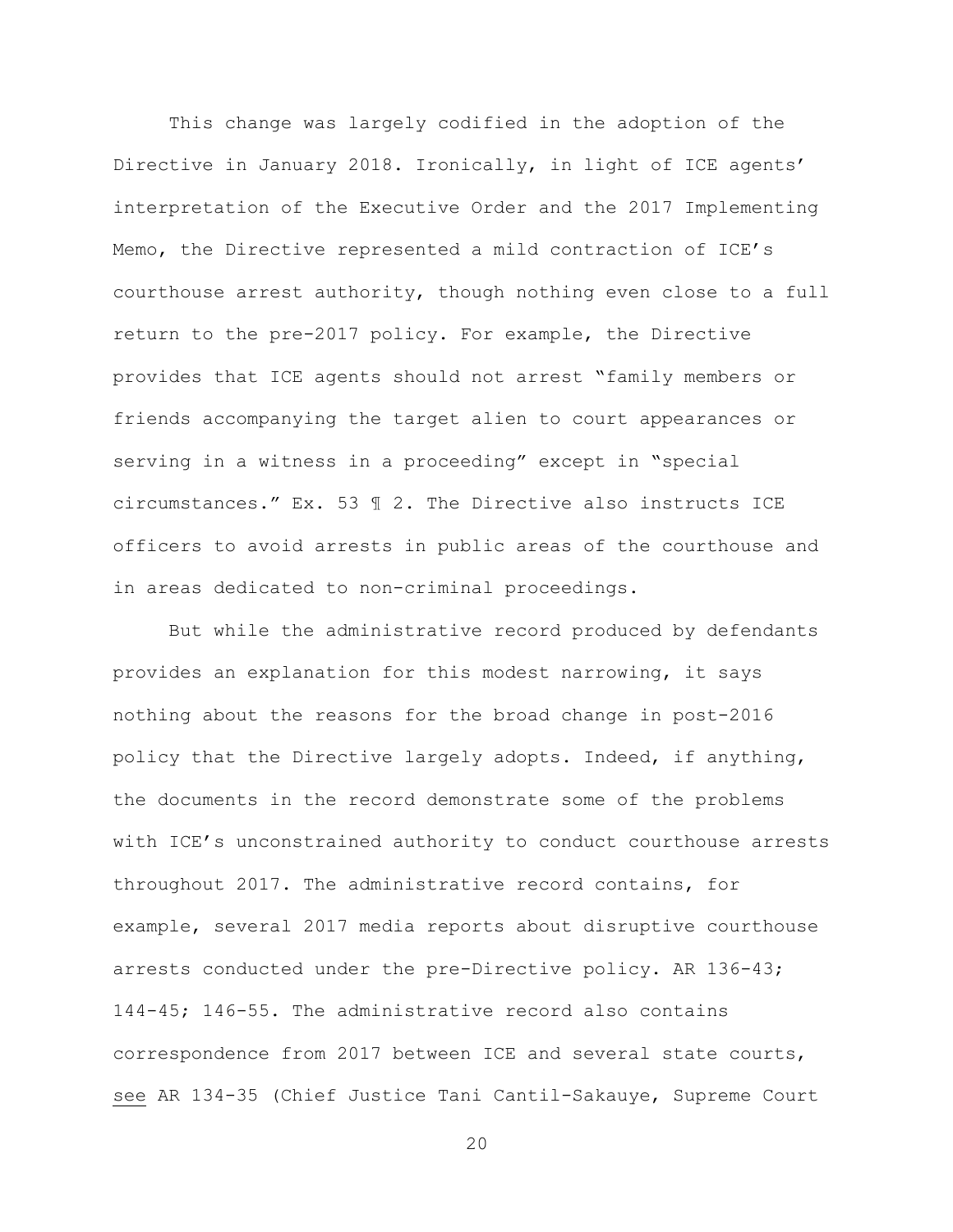of California); 160-61 (Chief Justice Mary Fairhurst, Supreme Court of Washington); 162-63, 167-70 (Lawrence Marks, Chief Administrative Judge, New York State Unified Court System); 164- 66 (Thomas Balmer, Chief Justice, Oregon Supreme Court); 188-89 (Mary McQueen, National Center for State Courts), in which various state chief justices and other judiciary personnel express concern about ICE courthouse arrests.

In short, no reasons for the 2017 change in policy and practice nor for its codification in the 2018 Directive are set forth anywhere in the administrative record of this case. This is because, as defendants essentially conceded at oral argument on the instant motions, see Tr. at 14:12-16:24, ECF No. 107 (May 4, 2020), the reason for this policy change was ICE's silent interpretation of the January 2017 Executive Order and the 2017 Implementing Memo as effectively mandating this change. That is, in 2017, ICE greatly increased the frequency and scope of its courthouse arrests because it believed the Executive Order, in particular, required it to do so.

In actuality, however, the Executive Order did no such thing (nor for that matter did the 2017 Implementing Memo). As the Court observed at oral argument, Tr. at 12:12-18, the Executive Order (as well as the 2017 Implementing Memo) is silent on the topic of courthouse arrests. See AR 71-75. It merely directs, in general terms, that ICE must "employ all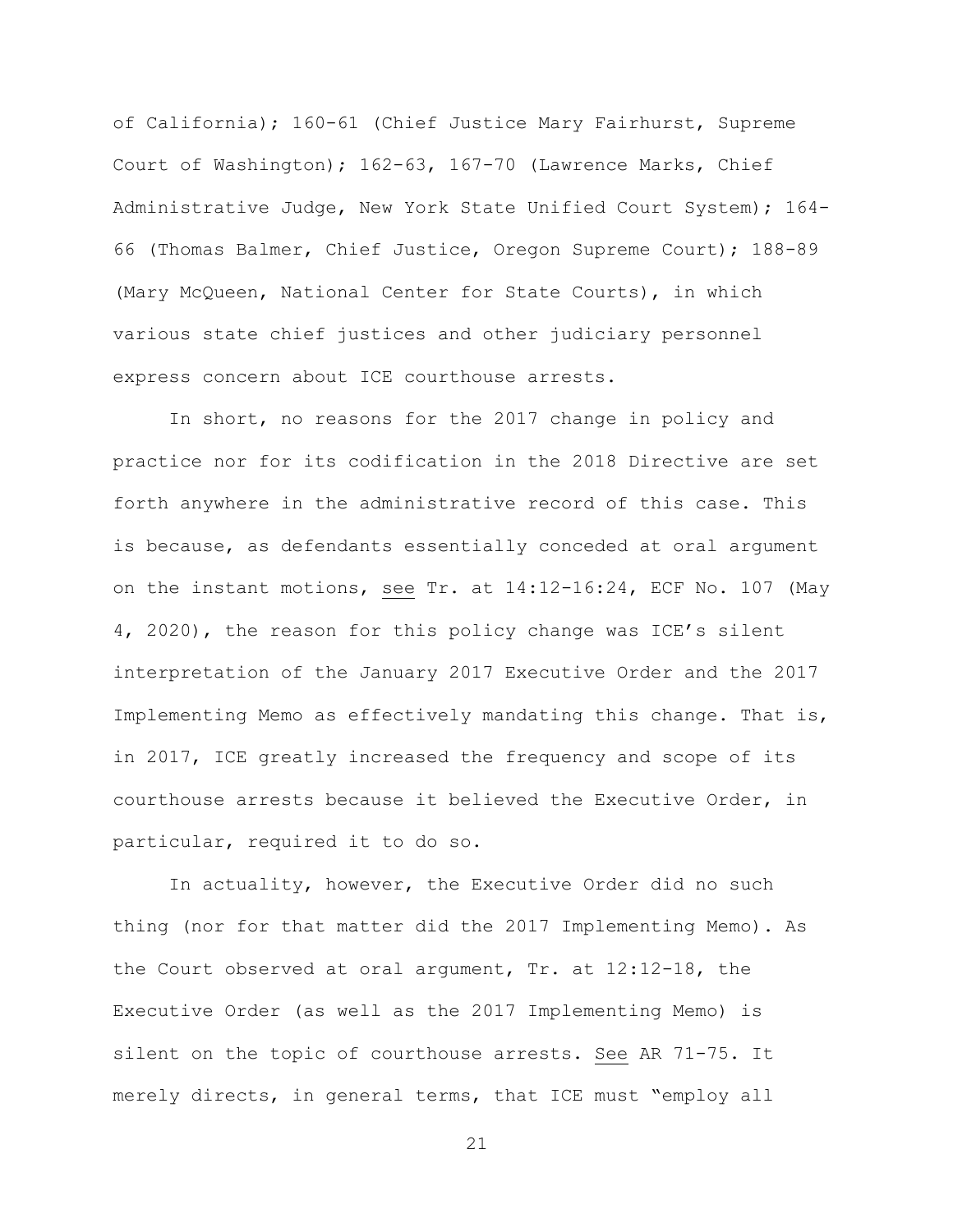lawful means to ensure the faithful execution of the immigration laws of the United States against all removable aliens," AR 72 (emphasis supplied), and it instructs the Secretary of Homeland Security to "review agency regulations, policies, and procedures for consistency with this order," AR 74.

However, for all the reasons previously explained, courthouse civil arrests are not lawful, because they contravene the common-law privilege, which the INA is best read to incorporate, that protects courts and litigants against these intimidating and disrupting intrusions. Regardless of what ICE may have believed, then, the Executive Order in fact did not compel the agency to undertake its vast broadening of the scope of courthouse arrests.<sup>15</sup> To the contrary, by its use of the term "lawful," it effectively forbade such unlawful intrusions.

"[I]t is black letter law that where an agency purports to act solely on the basis that a certain result is legally required, and that legal premise turns out to be incorrect, the action must be set aside, regardless of whether the action could have been justified as an exercise of discretion." Regents of

 $15$  The fact that ICE's leadership may have held its interpretation in good faith is irrelevant. Although courts often defer to an agency's reasonable interpretation of the language of an executive order, see Udall v. Tallman, 380 U.S. 1, 4 (1965), the case for deference is at its weakest where the word in question is "lawful."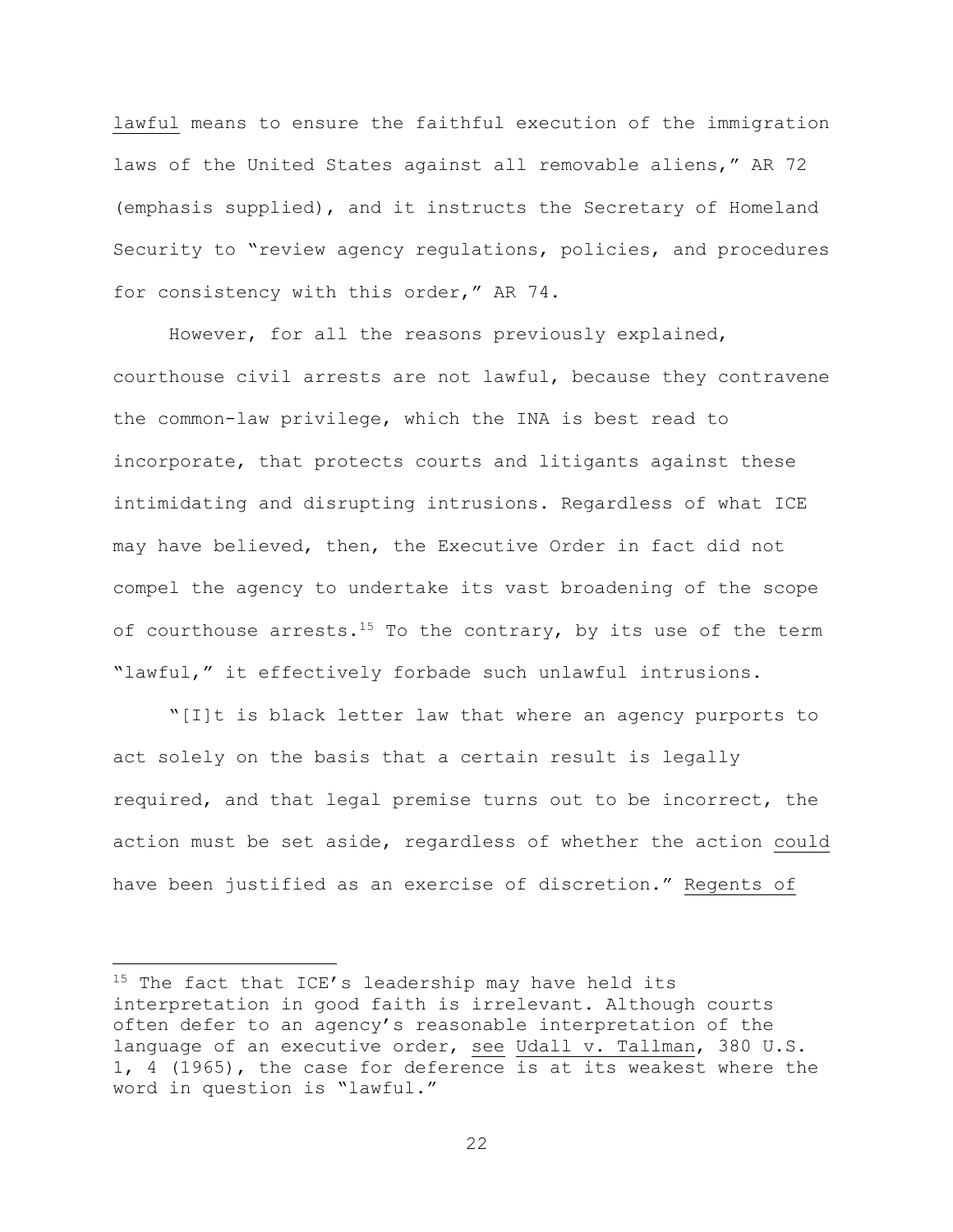the Univ. of Cal. v. U.S. Dep't of Homeland Sec., 908 F.3d 476, 505 (9th Cir. 2018) (citing SEC v. Chenery Corp. (Chenery I), 318 U.S. 80, 94 (1943) ("[I]f the [agency] action is based upon a determination of law as to which the reviewing authority of the courts does come into play, an order may not stand if the agency has misconceived the law.")).

ICE has committed precisely this error. It has effectively offered no rationale other than its misguided reliance on the Executive Order for its consequential decision to expand its agents' authority to conduct courthouse arrests. Although the Directive itself makes conclusory references to the "reduce[d] safety risks" of conducting arrests in a place where people are screened for firearms, and the "unwillingness of jurisdictions to cooperate with ICE in the transfer of custody of aliens from their prisons and jails," Ex. 53 ¶ 1, the record contains no explanation of how the agency balanced any such benefits against the harms of the policy discussed above. Accordingly, the adoption of the Directive by ICE, as well as less formal shift in practice and policy in 2017, were arbitrary and capricious, in violation of § 706(2)(A) of the APA.

## **CONCLUSION**

For the foregoing reasons, the Court grants plaintiffs' motion for summary judgment with respect to Counts One and Two, and, as a direct result, is obliged to also grant plaintiffs'